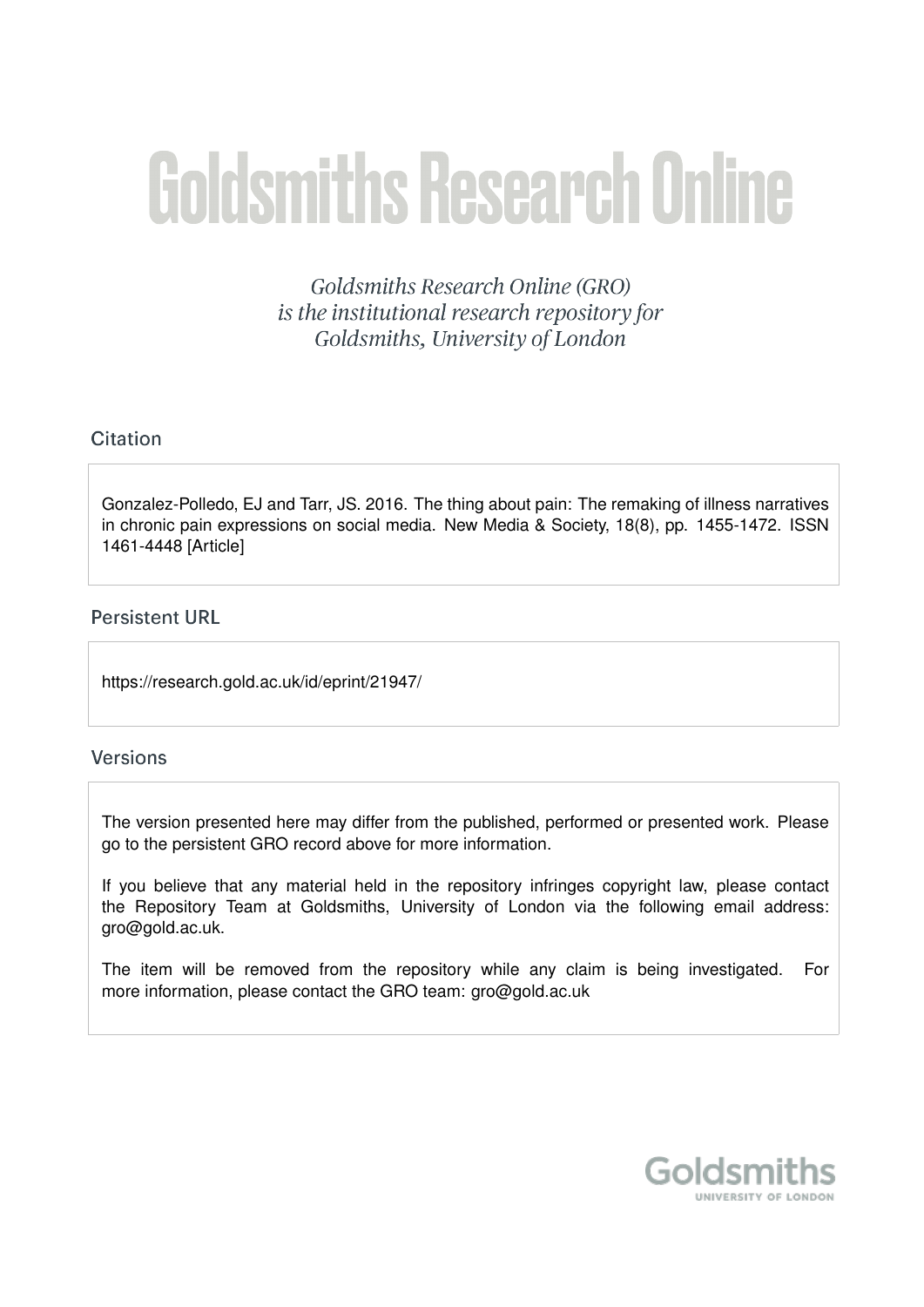The thing about pain: The remaking of illness narratives in chronic pain expressions on social media

**Abstract:** In this paper we analyse chronic pain narratives on Flickr and Tumblr. We focus on how, by incorporating visual and multimodal elements, chronic pain expressions in social media significantly extend and challenge the logic, function and effects of traditional 'illness narratives'. We examine a sample of images and blogs related to chronic pain and formulate a typology of chronic pain expressions on these sites. Flickr brings a form of narrative immediacy, making the pain experience visible, eliciting empathy, and marking chronicity. Tumblr lends itself to more networked forms of interaction through the circulation of multimodal memes, and support communities are built through humour and social criticism. We argue that new forms of mediation and social media dynamics transform pain narratives. This has implications for our understandings of the forms and formats of pain communication and offers new possibilities for communicating pain within and beyond clinical contexts.

**Keywords**: chronic pain; narrative; Flickr; Tumblr; visual; multimodal; social media; illness

Lead Author: Elena Gonzalez-Polledo, London School of Economics and Political Science, UK. [e.gonzalez-polledo@lse.ac.uk.](mailto:e.gonzalez-polledo@lse.ac.uk)

Author biography: Elena Gonzalez-Polledo is Course Tutor in the Department of Methodology at the London School of Economics and Political Science. Her research on chronic pain focuses on exploring the relation between forms of knowledge and experience through digital, visual and ethnographic methodologies.

Author: Jen Tarr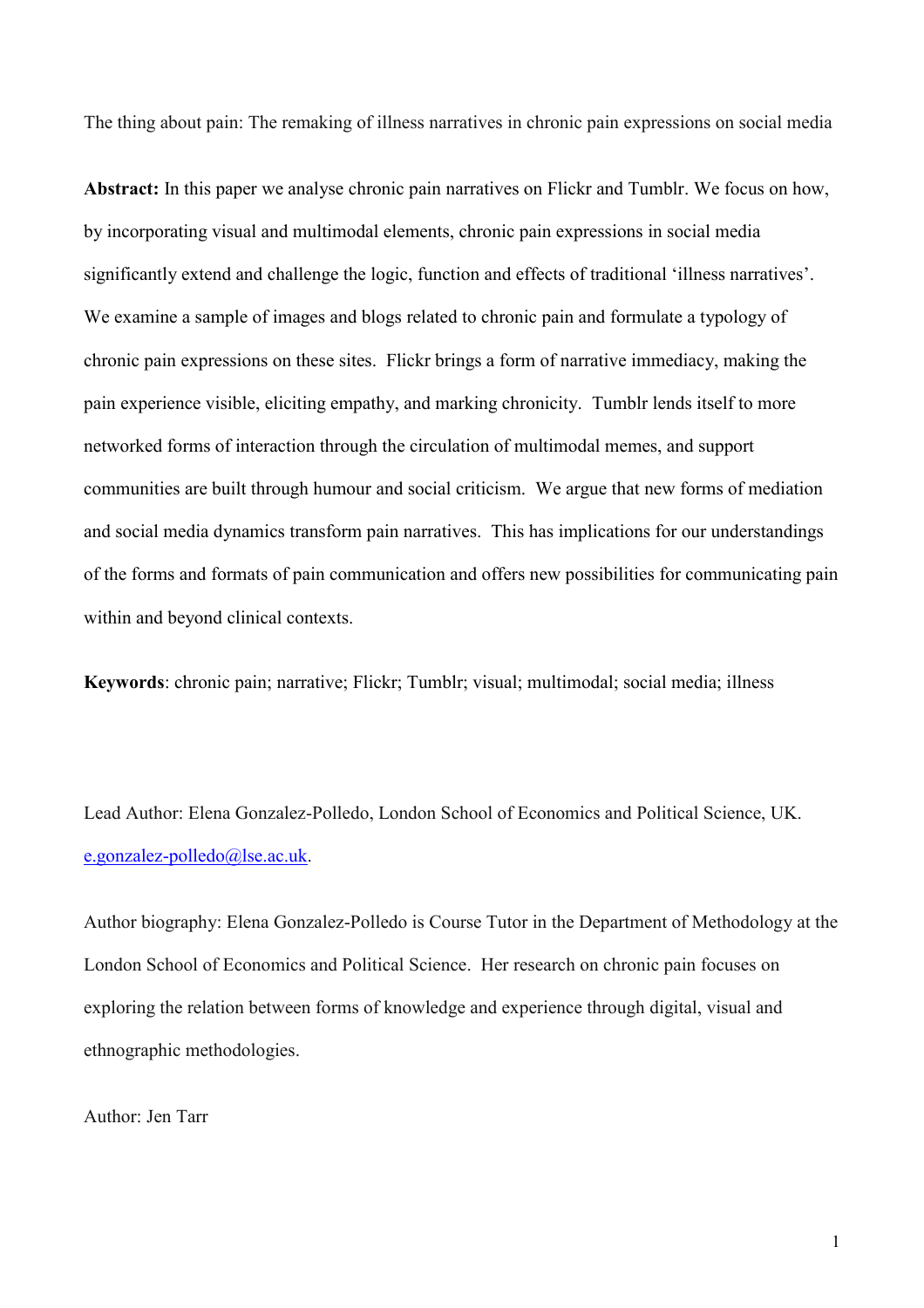Author biography: Jen Tarr is Assistant Professor of Research Methodology in the Department of Methodology at the London School of Economics and Political Science, and has research interests in qualitative methodology (particularly visual and other sensory methods) and the sociology of health, especially chronic pain. Together with departmental colleagues, she and Elena have recently completed the *Communicating Chronic Pain: Interdisciplinary Strategies for Non-Textual Data* project from which this article emerges (www.communicatingchronicpain.org). Her book *Sensory Methods in Social Research* will be published by SAGE in 2016.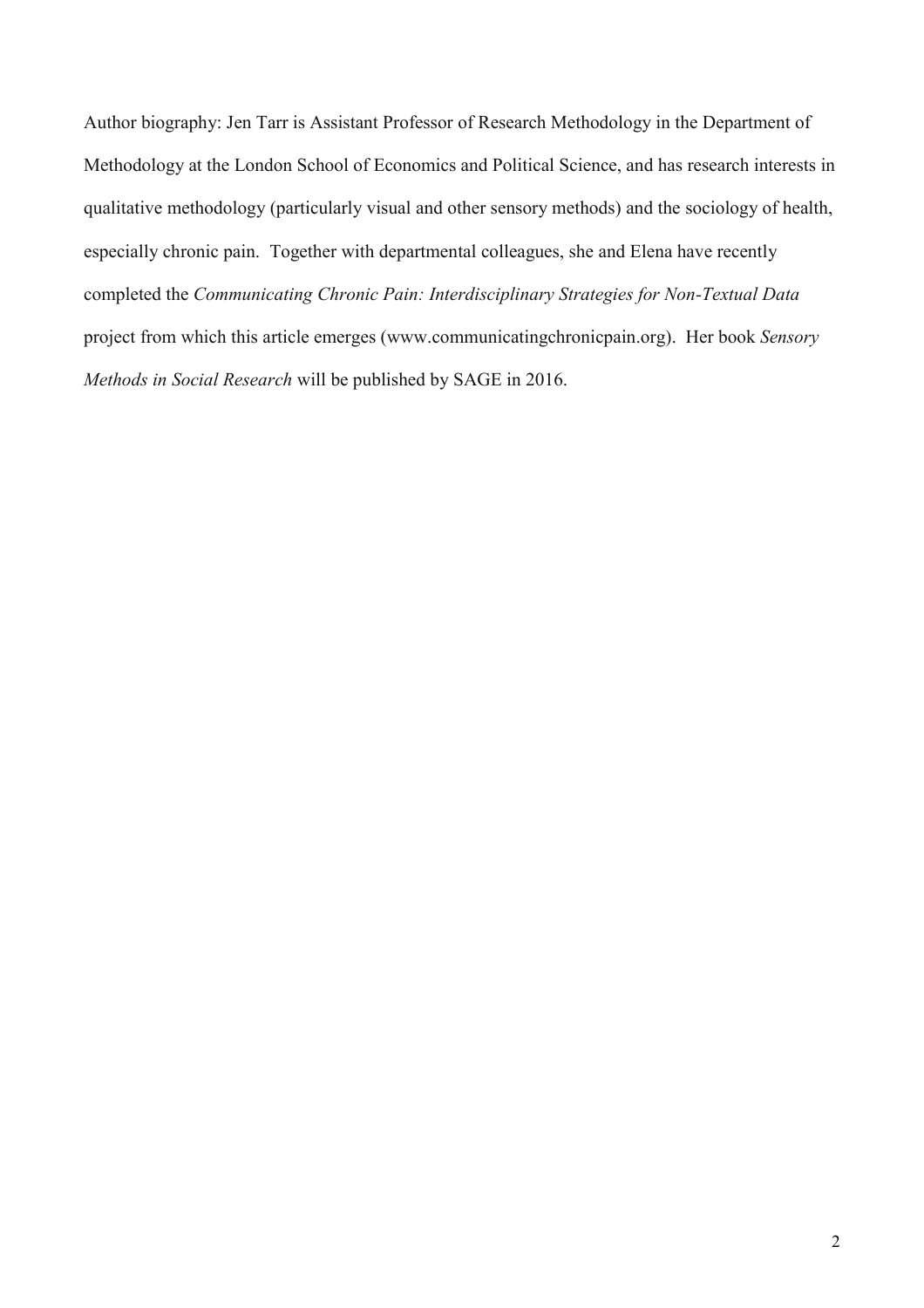"That's the thing about pain," Augustus said, and then glanced back at me. "It demands to be felt"―

**John Green, The Fault in Our Stars**

# **Introduction**

This paper explores forms of chronic pain communication on social media platforms. Abundant research on the chasm between patients and doctors in the clinical management of chronic pain (Eccleston et al, 1997; Kugelmann, 1999; Hadjistavropoulous and Craig, 2002; Kenny 2004; Smith et al 2006; Sullivan et al 2006a; Sullivan et al 2006b; McCrystal et al, 2011), highlights that pain communication in clinical contexts is often fraught by differences in expectations and outcomes. Since there is no objective way to measure pain, the clinical relations that construe and legitimate it have even greater saliency than in other chronic conditions. While measures such as the McGill Pain Questionnaire (Melzack, 1975) or the Visual Analogue Scale (VAS) (Price et al 1983) attempt to bring objective measurements of quantity and quality to bear on pain experience, some elements always elide standardised clinical measures. Yet despite widespread recognition that pain is multidimensional, most standard instruments in clinical trials, such as the VAS or Numerical Rating Scale (NRS) measure only intensity (Lichter-Kelly et al, 2007) and thereby oversimplify and flatten dimensions such as time, quality, impact and personal meaning (Ho et al, 1996: 427). Ho et al also note that health care workers routinely underestimate pain and that patient self-reporting is the most reliable measure. As such, it is worth paying attention to how people with pain express their condition, not only through words in a clinical context, but also through other media and to other audiences.

Chronic pain expressions in social media are becoming a growing archive that can be accessed from anywhere in the world (Ernst and Parikka 2013). This archive conveys multiple experiences of what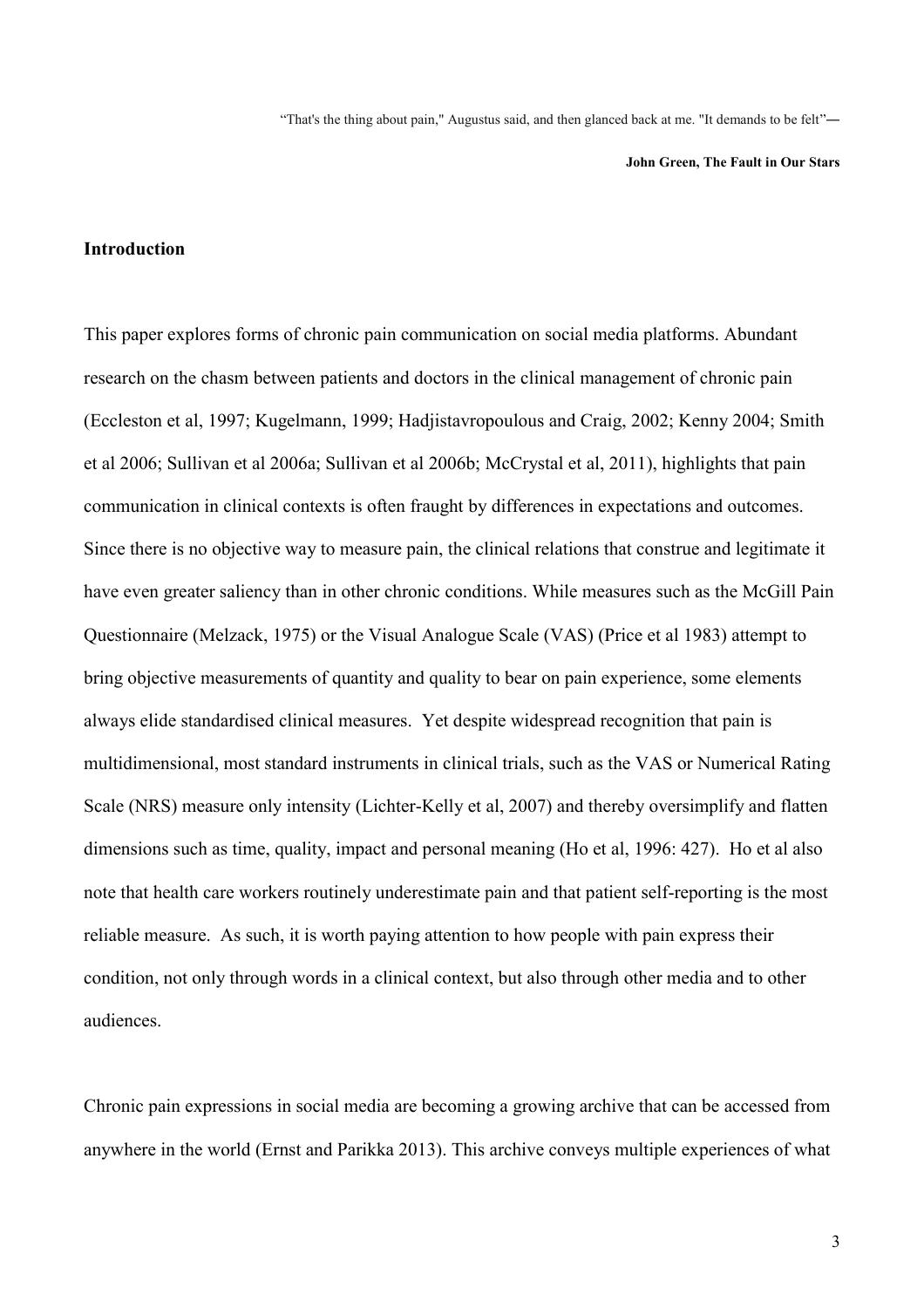it means to live with pain and brings them to the public domain. Focusing on the new roles of social media in the emergence of new forms of pain expression and new patterns of 'produsage' (Bruns, 2008), we argue that new mediated chronic pain narratives are transforming traditional models of illness experience. Studies of pain expression through photography, such as Padfield's (2003, 2011), and of disability in the digital age (Ginsburg, 2012), attest to how the creative process involved in communicating about pain through multiple media has the potential to transform the experience of pain by shifting its locus from within to outside the body. Other studies have also demonstrated that in the process of sharing pain experiences and meanings, and engaging new dynamics that produce new caring and support relations, new forms of patient expertise emerge through communicating about chronic illness online (Ziebland, 2004).

Our contribution explores pain communication on two social media networks: Flickr and Tumblr. The paper reviews relevant literature on illness narratives and social media, and discusses the differences that shape narrative expression on these two networks. We then explore how Flickr and Tumblr each expose different dynamics of communication, following Galloway (2014).

## **Illness Narratives**

In the social sciences, the experience of pain and illness has been primarily analysed through a narrative paradigm. In particular, illness narratives are co-authored by patients and doctors in the clinical process of understanding the aetiology and prognosis of pain and have been understood as key forms of communication through which people in pain make sense of the complexity of the illness experience and possibilities of healing (Kleinman 1988, 1995). Hurwitz, Greenhalgh and Skultans (2004) define illness narratives as polymorphous, malleable and dynamic devices thorough which pain and illness are known and communicated in clinical contexts and beyond. These authors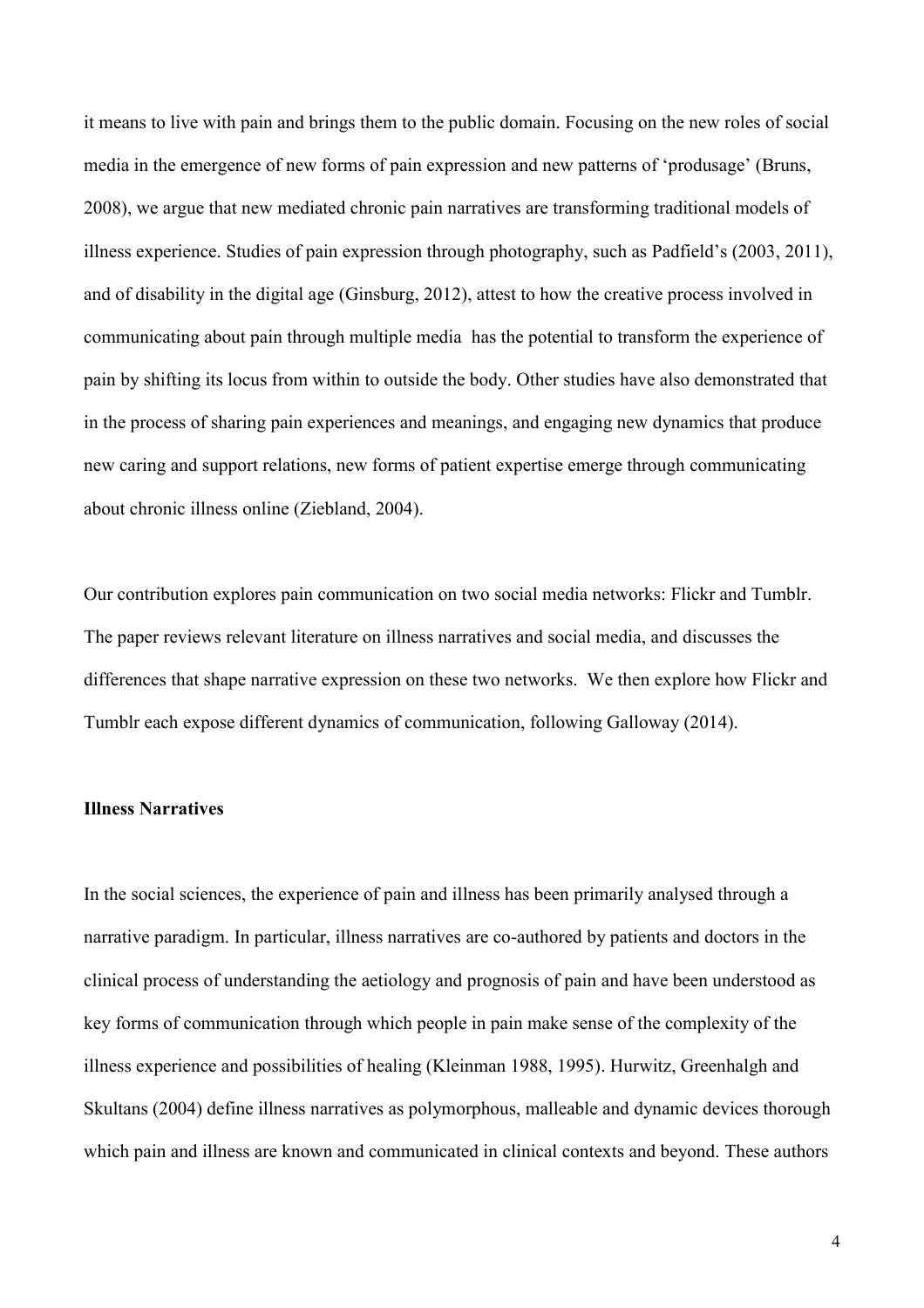highlight the role of narrative in shaping illness experience, implicating narrative's structural elements, conditions and functions in the link between illness and subjectivity (Williams, 1984; Mattingly and Garro, 2000), linking particular forms of illness expression to cultural senses of subjectivity and identity (see also Jackson, 2005; Aldrich and Eccleston, 2000; Skultans, 2007).

These approaches to illness narratives draw on structural and sociolinguistic approaches in narrative theory. However they have fallen short of addressing the complexity of pain experience and expression, because, although illness narratives often derive functionality from their analytical use in clinical and caring relations (Frank, 1995; Bury, 2001), they collapse multiple temporal, social, psychological, physical and emotional dimensions of pain. Experiences like pain often also fall outside the ability of narrative to adequately account for them.

For Frank, illness narratives are divided into restitution narratives, chaos narratives, and quest narratives. Unlike restitution and quest narratives which reproduce standard narrative structures, chaos narratives are always on the borders of language: '[chaos is] the hole in the narrative that cannot be filled in, or to use Lacan's metaphor, cannot be sutured. The story traces the edges of a wound that can only be told around… those who are truly *living* in chaos cannot tell it in words' (1995: 98). It is an anti-narrative, one that defies writing or telling. Chaos narratives relate to what Galloway et al (2014) term 'excommunication', a type of mediation that stands outside the communicative act, saying 'there will be no more messages.' This 'does not simply destroy communication, but evokes the *impossibility* of communication, the *insufficiency* of communication as a model. In this way, excommunication is prior to the very possibility of communication' (2014: 16).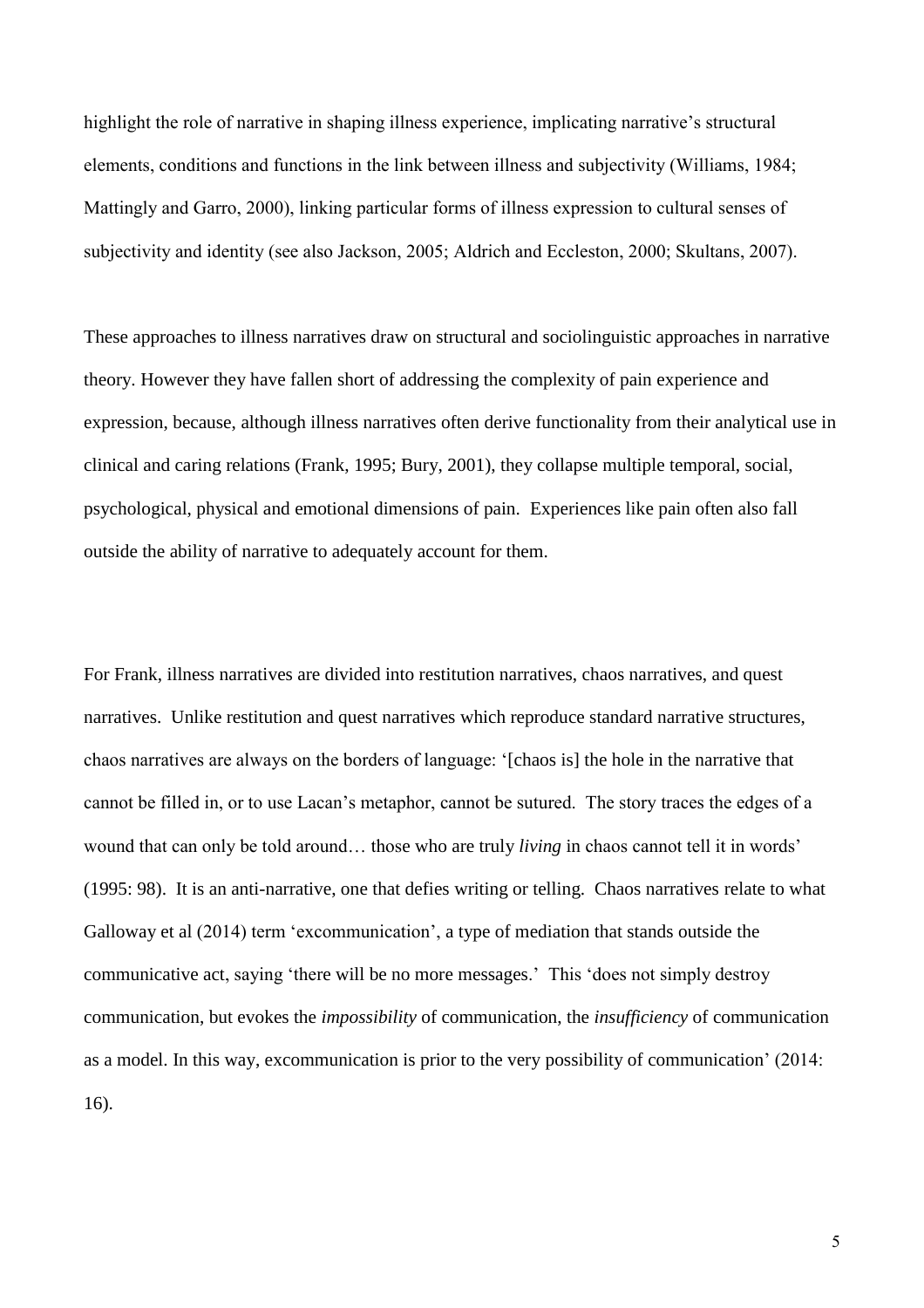Chronic pain, as an experience that actively resists language (Scarry, 1985), is an excellent example of excommunication. Writing about 'total pain' in the context of a sociological project on transnational dying, Gunaratnam (2013) situates pain at the borders of symbolization where the boundaries between experience and expression dissolve, and material, cultural and structural dimensions of pain experience collapse. One of Gunaratnam's examples is the story of Maxine, a retired auxiliary nurse and hospice patient who refused to accept palliative care. Thinking with Maxine's story, Gunaratnam argues that generating new possibilities and approaches to pain should not end in semiotic expansion or retrieval of a lost pain object. Rather, 'it is attentiveness to the singularities of [Maxine's] situation that can produce shifts in what we think of as pain, so that the content of our experienced world expands' (2013:143). Despite fully recognizing the untranslatability of some aspects of pain experience, Gunaratnam recognises the unintelligible and undecidable in stories of pain, opening up a range of meanings and new opportunities for methodological exploration.

## **Illness narratives in social media**

As the field of narrative medicine expanded in the last decade (Charon and Montello, 2002, Charon, 2006, Jurecic, 2012), story-making gained a central role in defining the method and purpose of the social science of health and medicine (Hyden, 1997; Hyden and Brockmeier, 2008; Charteris-Black and Seale, 2010). Yet what counts as a narrative or story is changing. Payley (2009) argues that narratives can be placed on a continuum of high and low narrativity (a 'narrativity ladder'). A narrative must contain more than one event; make claims about causal connection; and have a central character. To progress to the 'high narrativity' of a story, it must also have an ending which is prefigured by earlier events. Simpler low narrativity expressions can also be understood as narratives if they have the elements above.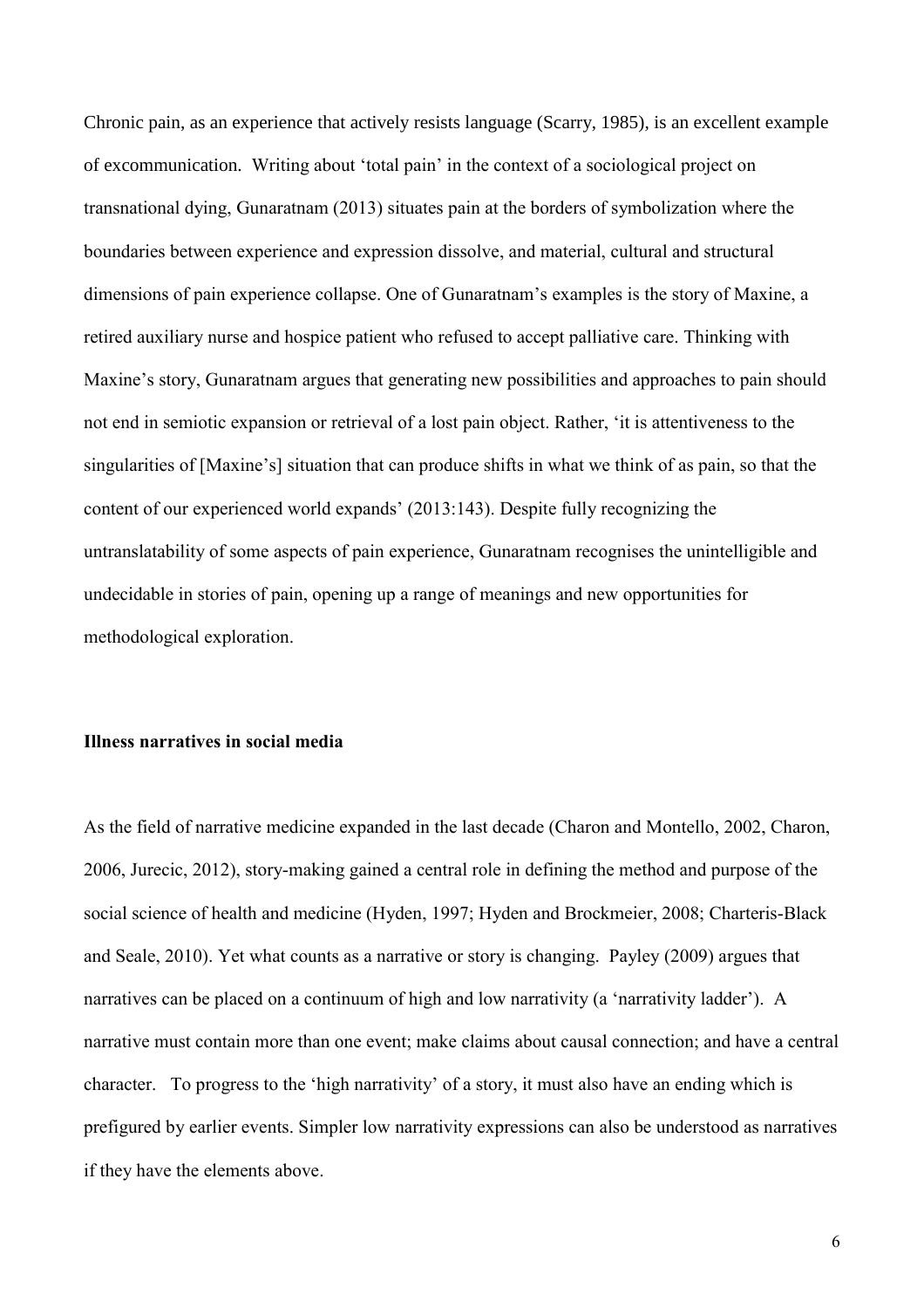Narrative theorists have long questioned how and to what effect expressions that defy traditional notions of medium can be considered narratives (Hayles 2008; 2012; Grishakova and Ryan 2010). Ryan (2010) develops the concept of intermediality by looking at non-digital media, arguing that while verbal language remains the most powerful mode of signification and representation, it has traditionally relied on non-verbal communicative forms such as sound, gestures and facial expressions, which add pragmatic and cognitive dimensions to the narrativity of a story, and which extend narrativity to images, painting, architecture and music. Page's empirical analysis of blogging (2012, see also Page and Thomas 2012), and her discussion of interactivity in the context of digital narratives, use structural and sociolinguistic paradigms in narratology to analyse online communication, demanding an examination of the reader's relation not only with the content of a story, but with the digital interface, as well as a wider range of other storytelling participants and audience members (2012:214).

## **Flickr and Tumblr: Key Differences**

In social media, chronic pain expressions are framed by the coming together of technologies, user networks and practices (Licoppe 2003). Our analysis finds that although social media has structures equivalent to traditional illness narratives; in each platform different meanings develop in relation to the medium used (text, images, multimodal content), and in relation to the social context of communication.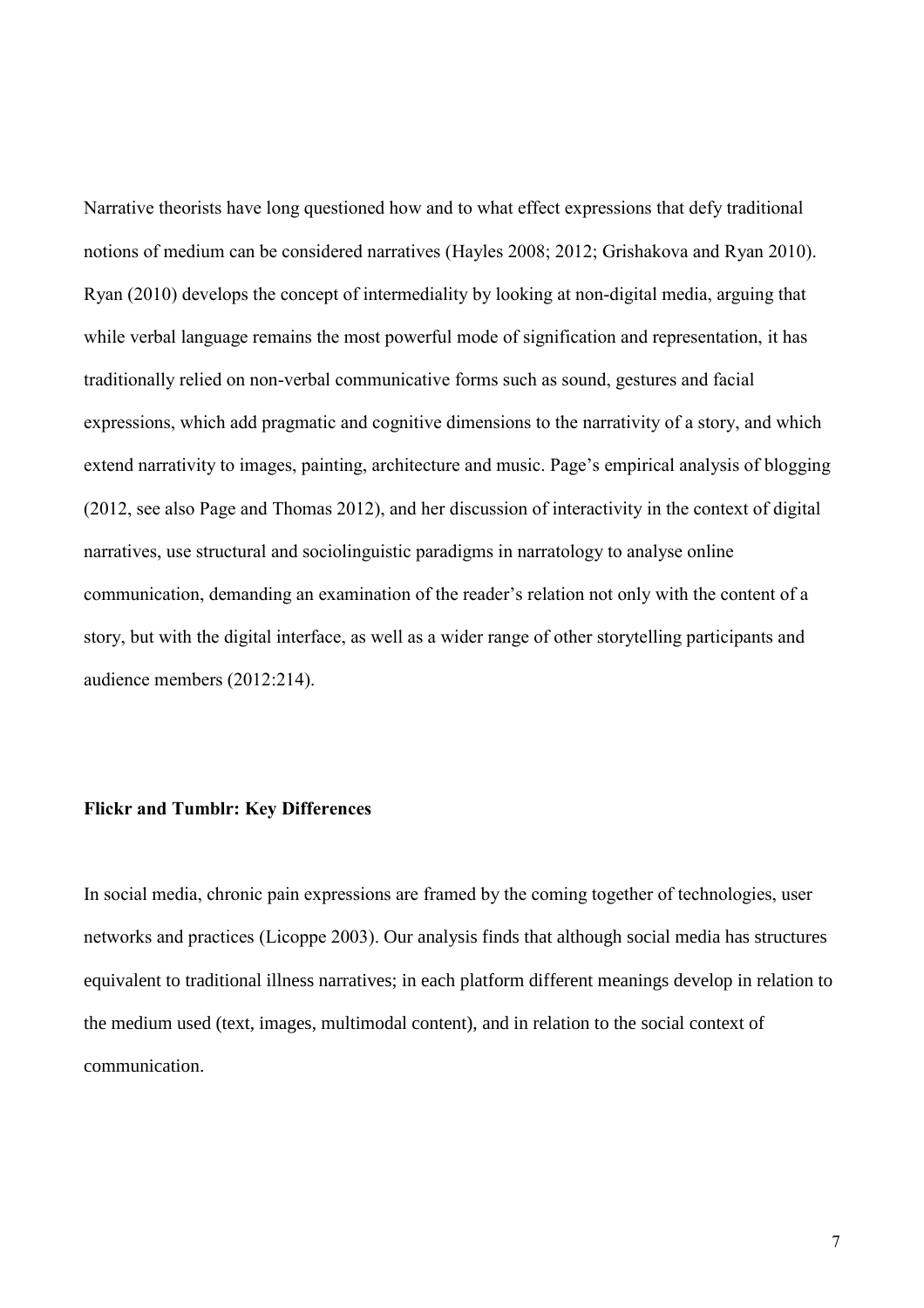Flickr is designed around the photostream (van Dijck 2011) where users produce original content which they may tag, organise in sets, or add to groups. What becomes visible about chronic pain on Flickr depends on how one accesses the images: as part of a photostream, they will appear in the order they were uploaded, while as part of a user's sets they can be ordered in whatever way the user chooses. Sets allow users to stream images into a narrative structure. However not all images are part of sets, and sets are not the only way to find or view images. Flickr's homepage streams both 'interesting' images which have been Favourited often, and 'most recent' images (van Dijck 2011: 409; Lee et al 2010). Tagging images makes them searchable by keyword, meaning they may be encountered out of context, near other images with the same tag. Users are likely to encounter each other's images individually rather than as part of sets, particularly if a user is searching the Flickr database rather than looking through sets of a specific user. It is also possible for users to curate other users' images into a 'gallery' of up to eighteen images, so that images can be used to tell a story not envisioned by their creators. However in both groups and galleries, the identity of the image's creator is preserved by inclusion of usernames.

Tumblelogs are made of content which is often ambiguous, fragmented and multimodal. The Tumblr stream interface, however, facilitates dynamics of appropriation, mimesis and repetition that link users through the interface's main functions (reblogs and likes), and sometimes through the addition of text notes to content. The key content type in Tumblr are memes, which often depict variations of humorous everyday descriptions of chronic pain experiences (Shifman 2013; Blackmore 1999). Chronic pain memes often deploy a range of chronic pain messages over gifs or animated scenes depicting popular film and television scenes. Simple talking memes describe everyday encounters, meanings and implications of living with chronic pain or with a particular chronic illness. Alongside their explanatory value, they circulate in a network that provides support for users (who often remark on the social support received). But although many of these characteristics have been found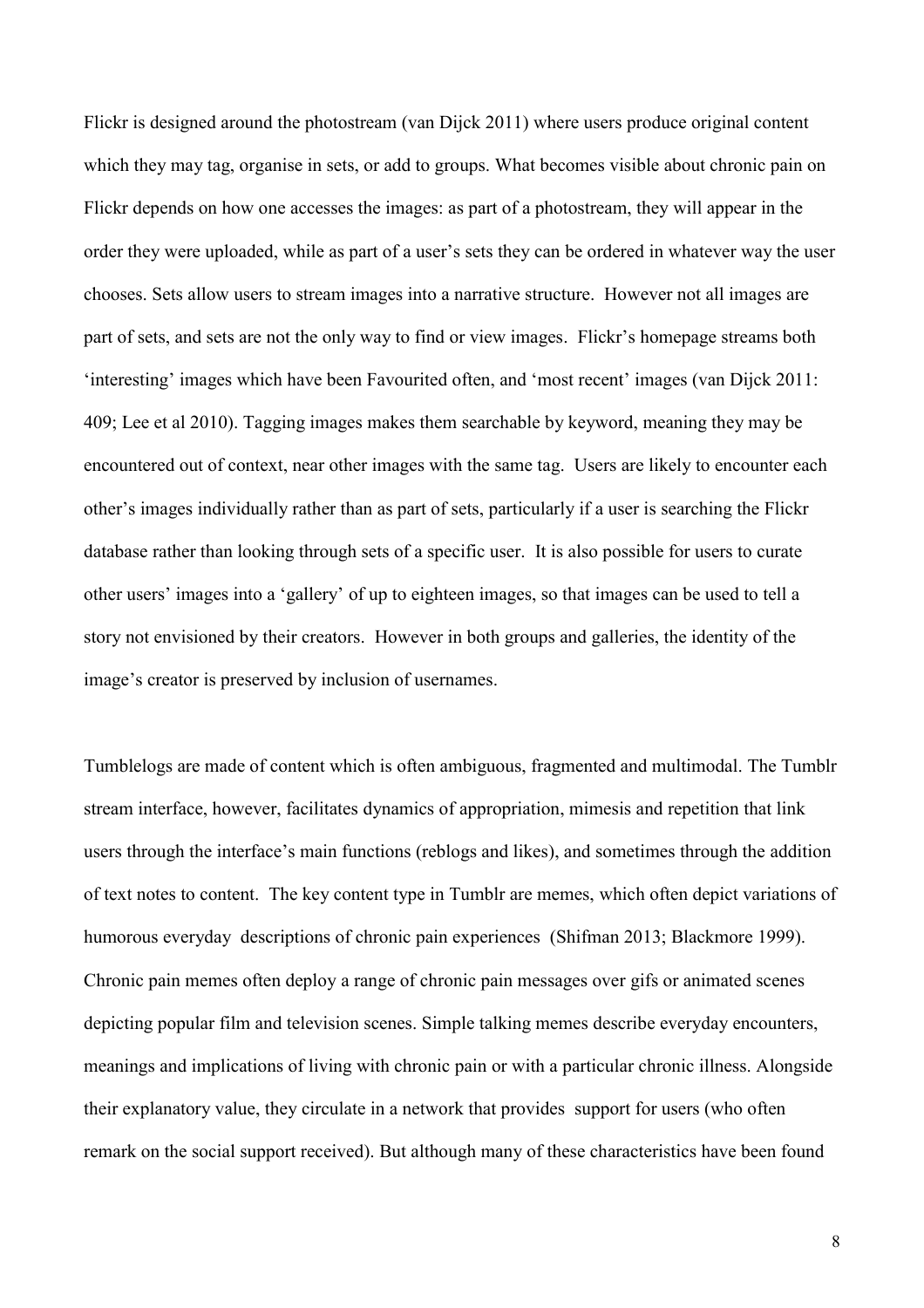to be central in other social media (Dean 2010, Berry et al 2010, Ito 2010), Tumblr uniquely draws on abstract depersonalised expressions built on provocation, humour and sarcasm. The process of real-time transmission shifts the centrality of individual profiles to networks of content where 'imitation and remixing become the pillars of participation' (Shifman 2013). Here the platform's architectural affordances, in suggesting the types of content that can be uploaded, and the types of interactions allowed (adding text notes, liking and reblogging) both suggest and limit possibilities of interaction (Papacharissi 2011).

### **Method**

#### *Sampling*

The challenge for qualitative researchers working on social media data is to select from large quantities of relevant content to conduct in-depth analysis of a manageable number. Due to inconsistencies in the amount and authenticity of user information and anonymous content posted online, we have not tried to triangulate chronic pain expressions with users' demographic characteristics. We include a range of conditions as well as undiagnosed causes of chronic pain, including people with fibromyalgia, back pain, migraine, Ehlers Danlos syndrome, multiple sclerosis, lupus, musculoskeletal and other conditions, some diagnosed and some unclassifiable. Although conditions such as depression are often an inseparable part of living with chronic pain, we have not selected material where the pain expression seemed to be predominantly about emotional pain. This is not to say that we were unaffected by the material: after sifting through so much content related to pain it was difficult not to feel moved by what users had shared and to feel more heavily the weight of responsibility for representing them fairly.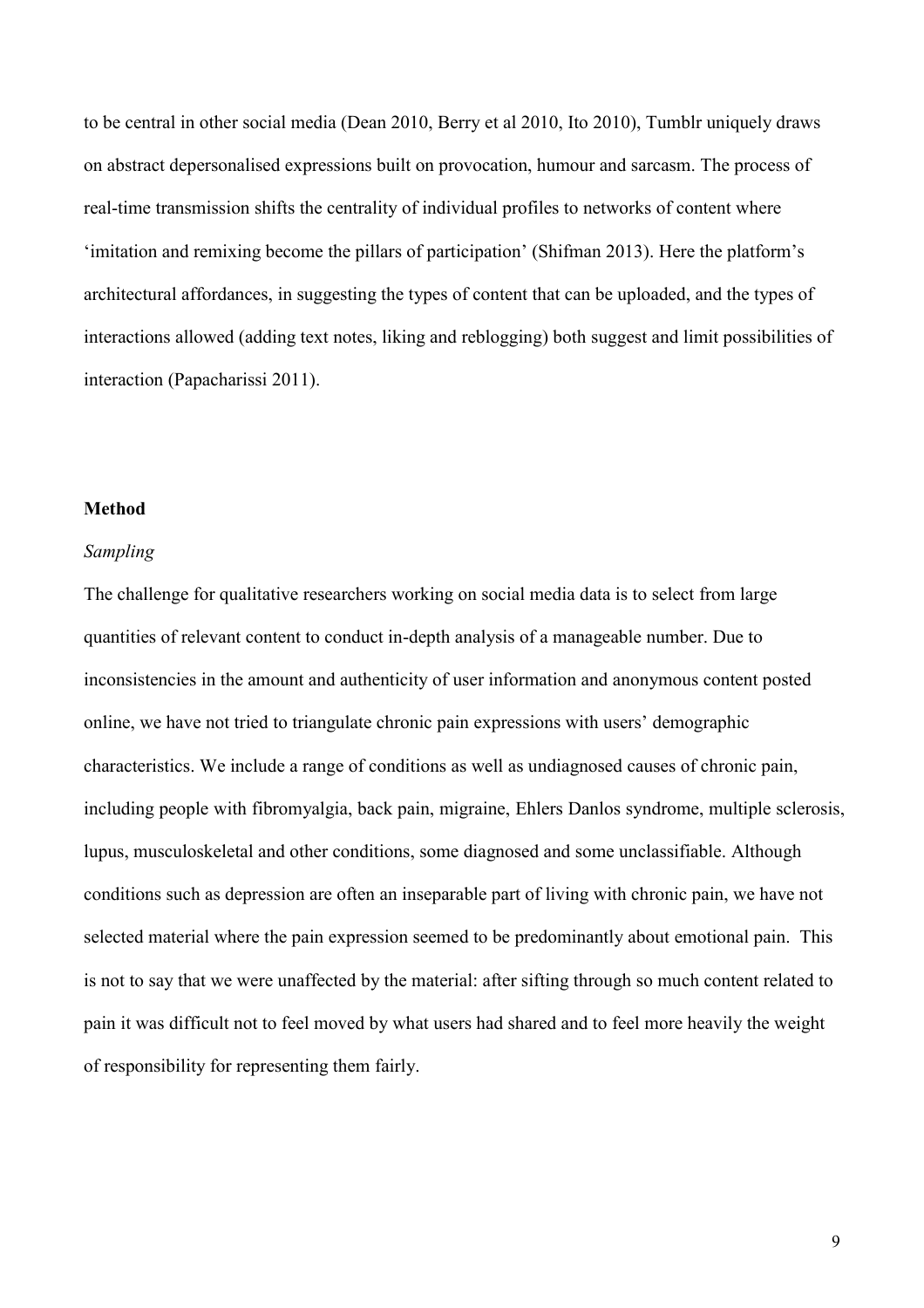On Flickr, we conducted a search for images tagged with 'chronic pain.' The photostreams of users who adopted that tag were searched for similar terms, such as 'pain', 'hurt', or specific ailments (e.g. 'migraine'; 'arthritis', 'fibromyalgia'). We also identified and joined two groups specifically devoted to images around pain. The first group, 'Show Me Your Pain' collected nearly 400 targeted images on chronic pain, while the second, 'The Art of Pain' was more diffuse, with over 3000 images, many only obliquely related to chronic pain. In total we looked through around 6000 images. Of these, 133 were selected and added to our Favorites, based on the following criteria: they were attributable to an individual user; they were non-commercial and not intended to advertise anything; and the person who produced them was referring to their own pain, as indicated by the photo description or information from the user's public profile. Images were further selected according to qualitative research principles of 'theoretical saturation' (Glaser & Strauss, 1968) to extend range and depth, to include the widest possible variety of representations. Images were predominantly digital photographs but also included drawings and collages made by hand or with graphics software. We then devised a typology from amongst the images in our Favorites.

On Tumblr we selected 110 blog posts out of the stream of the 749 chronic pain related blogs we follow from an account that openly stated our research intentions. The blogs we follow share a defining characteristic: their authors present their profiles and/or blogs as being related to chronic pain, defined often through a 'series' of conditions, symptoms and attitudes that condense their experience. We surveyed real time dynamics on the network each day for over eight months, and our analytic strategy aimed to capture posts in all content categories outlined, and for a period of six months we 'followed' these posts noting particularly user interaction.

### *Ethics*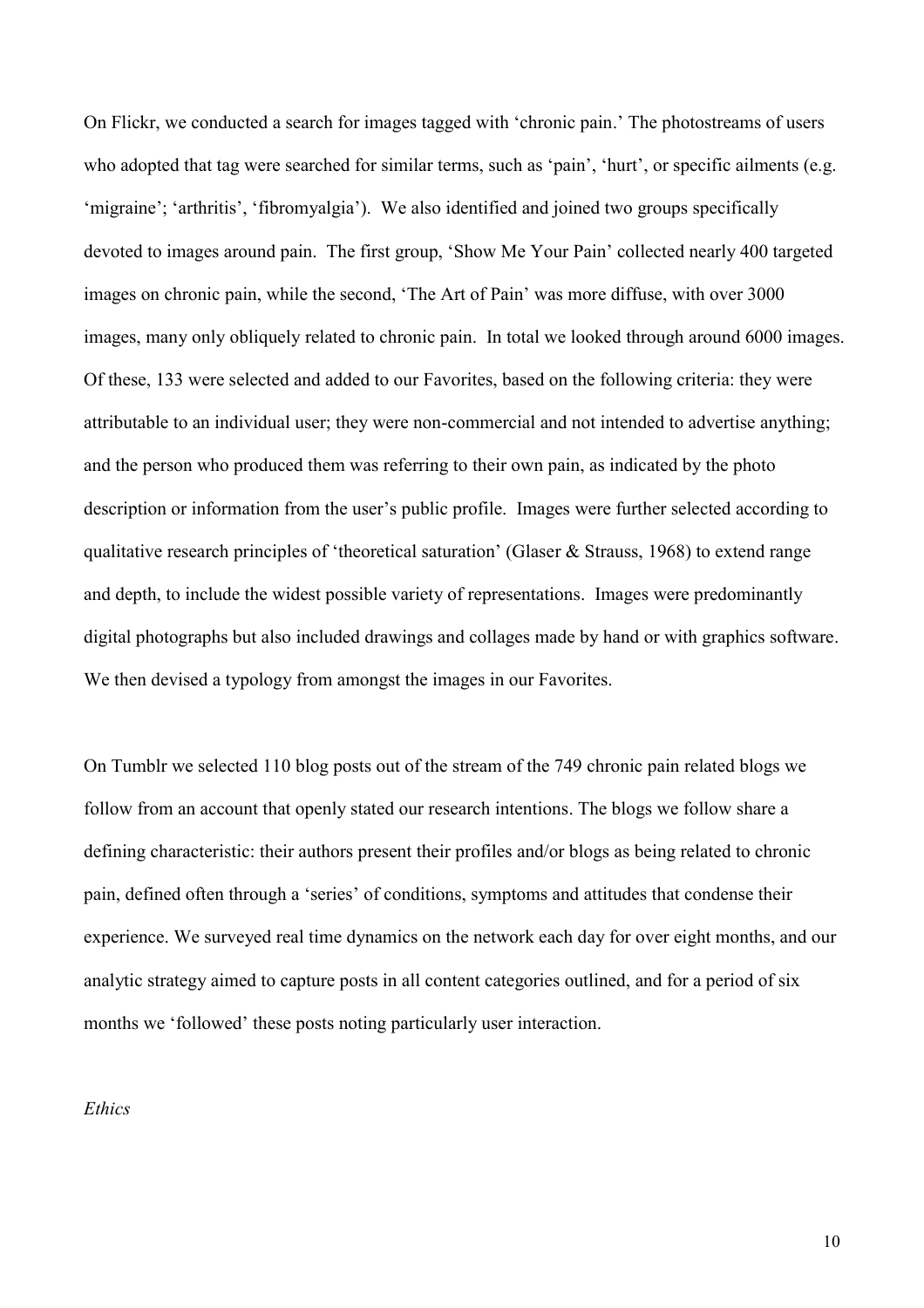While uploading content to social media does not necessarily indicate consent to have it included in a research project, several characteristics made the data public. We selected public tagged content as this suggests users want it to be searchable. Within each site we set up a profile, describing our work and linking to our website. Images from Flickr are used in accordance with Creative Commons licencing. Memes are meant to travel and be shared virally and it is often impossible to trace their origin, so these have been captured at one stage in their journey, and quoted within permalinks where they are embedded within the blogs where we encountered them.

#### *Analysis*

We paid particular attention to recurrent patterns expressed on each website with the aim of identifying similarities and differences between various forms of content and themes contained therein, as well as the relationship between users, content and the whole. Although we viewed the comments and titles images and memes, we have not analysed these. Our aim was to systematically classify visual and multimodal expressions of pain without losing the distinctiveness of the experiences conveyed by social media users. The analytic framework emerged from repeated engagement with the items identified for analysis and in the case of Tumblr, tracing of patterns of circulation. To account for the multiple scales, media, temporalities and functions that link narrative to pain, we propose to analyse chronic pain expressions in social media through a tripartite framework encompassing elements of narrative theory and visual analysis and social media analysis.

We draw elements from narrative analysis in health care to contextualize the logics, contexts, functions and forms (Eva, 2009; Frank, 2010) of chronic pain expressions in social media. The illness narrative framework has weaknesses in relation to understanding expressions on social media however: its proponents still work with a concept of a coherent, language based narrative articulated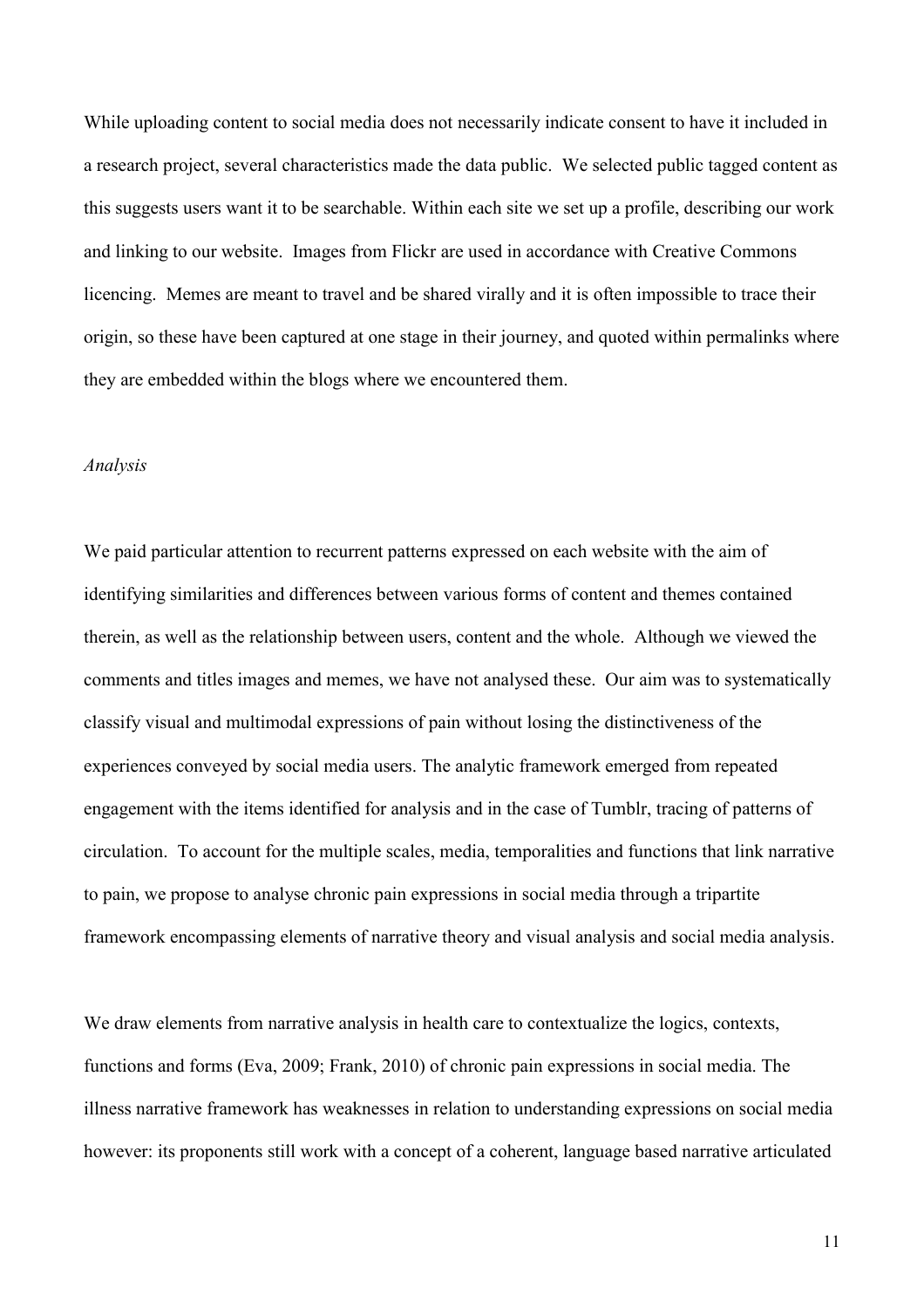by an individual, which provides a unique hermeneutic and functional context. Yet the expressions we analyse differ in that their scope and functionality are derived from engaging multiple technologies, audiences and interpretations during their lifetime.

As a form of social media analysis, we draw on Galloway (2014)'s work on changing practices of mediation, modelled through the figures of Hermes, Iris and the Furies as representatives of hermeneutics, iridescence and symptomatics, three steps in communication, each a succession to and evolution of the previous. Flickr shares some characteristics with Galloway's description of immanent or 'iridescent' communication associated with the Greek messenger goddess Iris, counterpart to Hermes (2014: 46): it has immediacy, and is meant to communicate experientially rather than hermeneutically. It is often also unidirectional, as images may not be seen, commented upon, or favourited by other users, and even if they are, two-way communication does not necessarily ensue. Galloway writes that in iridescent communication, which he associates with images,, 'It is simply a question of being present at hand to tell. Once relayed, the telling is already consummated' (2014: 45). As we show, a similar dynamic is at work on Flickr.

Tumblr mirrors the 'symptomatics' mode of fragmented, dispersed and multiple communication, which no longer aims to represent or show reality. This mode of communication, as Galloway writes: 'demonstrate[s] that truth is not inside or even outside the real, but simply alongside it, nipping at its heels' (2014:61). For Galloway, these symptomatics take the shape and temporality of the Furies of mythology: a swarm, an assemblage, or a network. Furious communication does not necessarily have a single centre, but gains commonality as a system and negotiates excommunication not as a critical 'in between', but in 'massively distributed forms of communication that exceed normative –and human- forms of communication' (2014:80). Emerging from multiple and constantly reorganizing centres, communication is no longer bilateral, and resists being reduced to a model and fixed to

12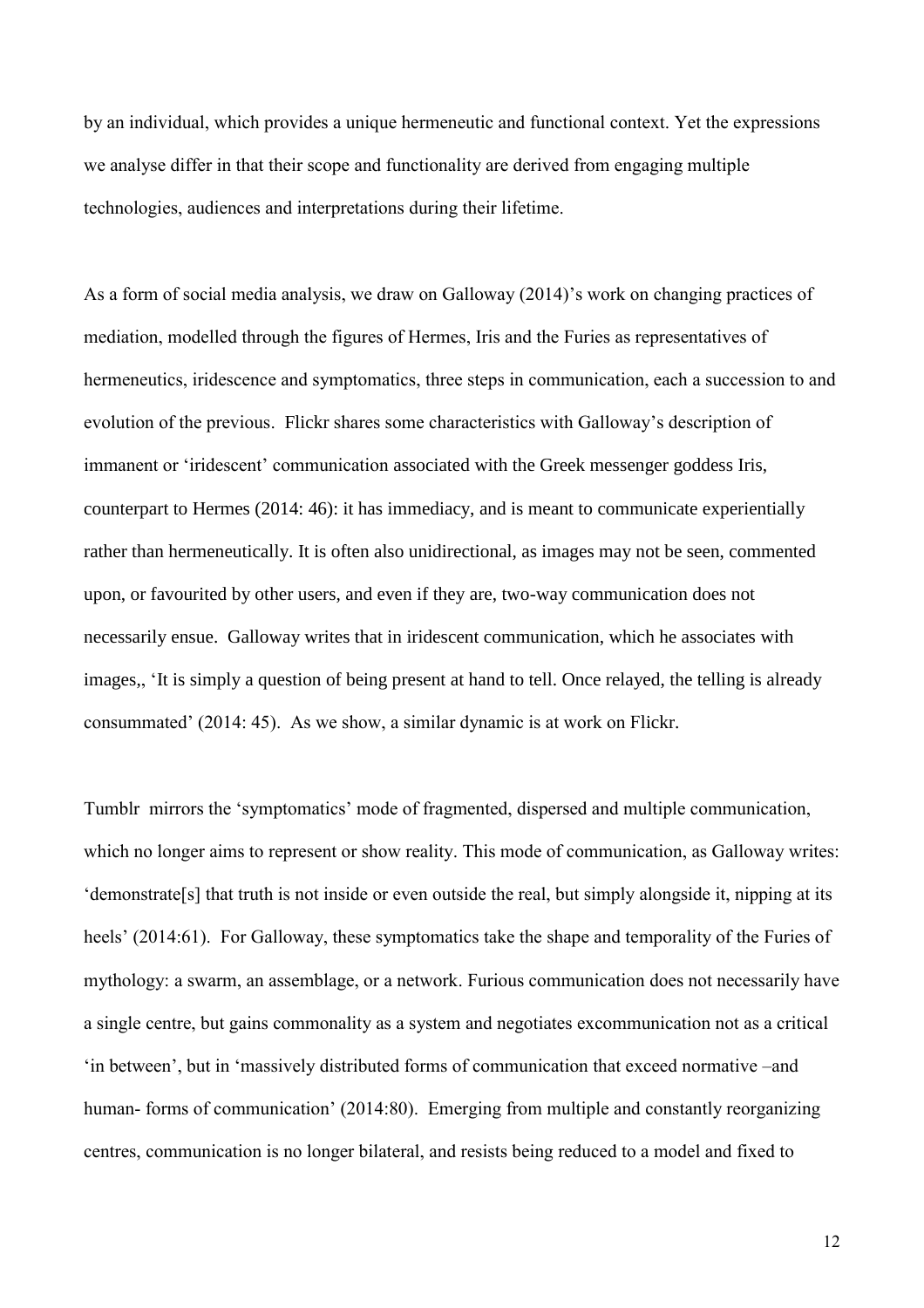meaning. As systems, furies embody a nonhuman form and 'interface directly with the paradox of communication, speaking 'in one voice across the many different multiplicities of being' (2014:63)

Our Flickr analysis also draws on visual analysis tools such as semiotics, in order to understand what images *do* (Kress and van Leeuwen 2006; Rose 2001). In addition to standard semiotic categories such as denotation and connotation, Jewitt and Oyama (2001) identify social semiotic elements such as the framing of an image, its composition, point of view, and salience which can frame visual semiotic analyses. Rose (2001: 16-17) similarly identifies multiple sites at which meaning is made within the image: since we know little about the production or viewing audience of Flickr images, we have focused our analysis predominantly on the image itself, taking into account the compositional features described by Jewitt and Oyama but not the more speculative features of semiotic analysis such as connotation (Barthes, 1973).

#### **Discussion**

#### **Flickr: Narrative Immediacy and Iridescence**

While structural elements of illness narratives persist on Flickr in sets, captions or comments, the images often stand alone, ambivalent in meaning. Flickr images seek to communicate in three ways: they *make pain visible*, by highlighting aspects of the experience of living with pain or portraying a person as being in pain; they appeal to empathy by *making pain felt*, using simile or metaphor ('the pain is like *this*') and/or trying to evoke the pain viscerally; or they *make chronicity visible*, by building a sequence of images around pain, often through 365 projects, photo journals in which people take and upload one photo every day for a year. This last aim is most similar in structure to offline and text-based narratives.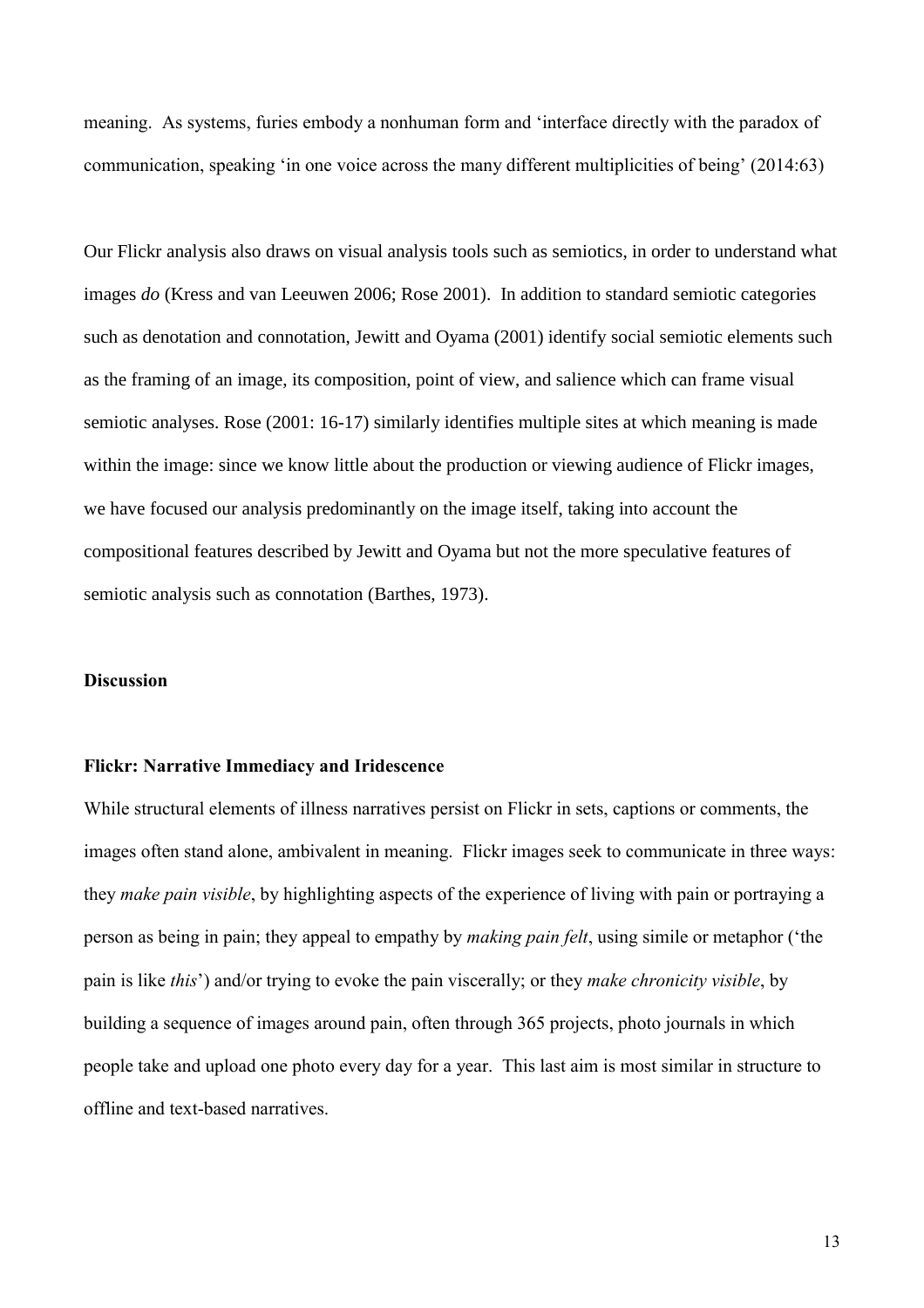The semiotics of images made by people with pain are striking. They tend to use black and white, and a sparing use of colour to highlight areas of pain. Red is the most common colour used, followed by blue. There is a tendency to over- or under-exposed images, as well as the use of blur and effects of Photoshop or PhotoBooth software to render images with grainy, cracked or rippled surfaces. Common visual signs, including similarities in 'references, forms, colour and metaphor' were also noticed by Padfield in her work creating photographs with people with pain; suggesting 'a generic iconography for pain' (2011:249) of which these are elements. Many of her images (2003) are also in dark tones with textures and spots of bright colour.

Images aiming to make pain visible are often self-portraits, with facial expressions used to convey the experience of pain. These are frequently black and white or low contrast images. Those focused prominently on the head often refer in the title or caption to migraine as the source of pain. Grimaces or silent cries are common in these images, as is the gesture of holding the head. Aside from migraines, images from people with other kinds of pain show bodies that are contorted, prone, or vulnerable, again often in black and white or muted tones. In some, the semi-nude body is balled up, only the spine visible, as if blocking off the more vulnerable chest and face, or images are framed to fragment of the body itself, with the painful part abstracted from the rest of the body, suggesting ambivalence and/or disinvestment in it. It is rare to see the whole body.

Other images show material aspects of a sufferer's daily life, making these visible. These may have to do with medication, and pictures showing the number of pills taken are common. Unlike pain, medication has visibility, and the quantity of pills shows some objective recognition of the pain. While the person may not 'look sick', as users note, medication is a material reality of their suffering and stands for the effort that goes on 'behind the scenes'. In contrast to images of people with pain, pills are often brightly contrasting and stand out against the background. This partly plays on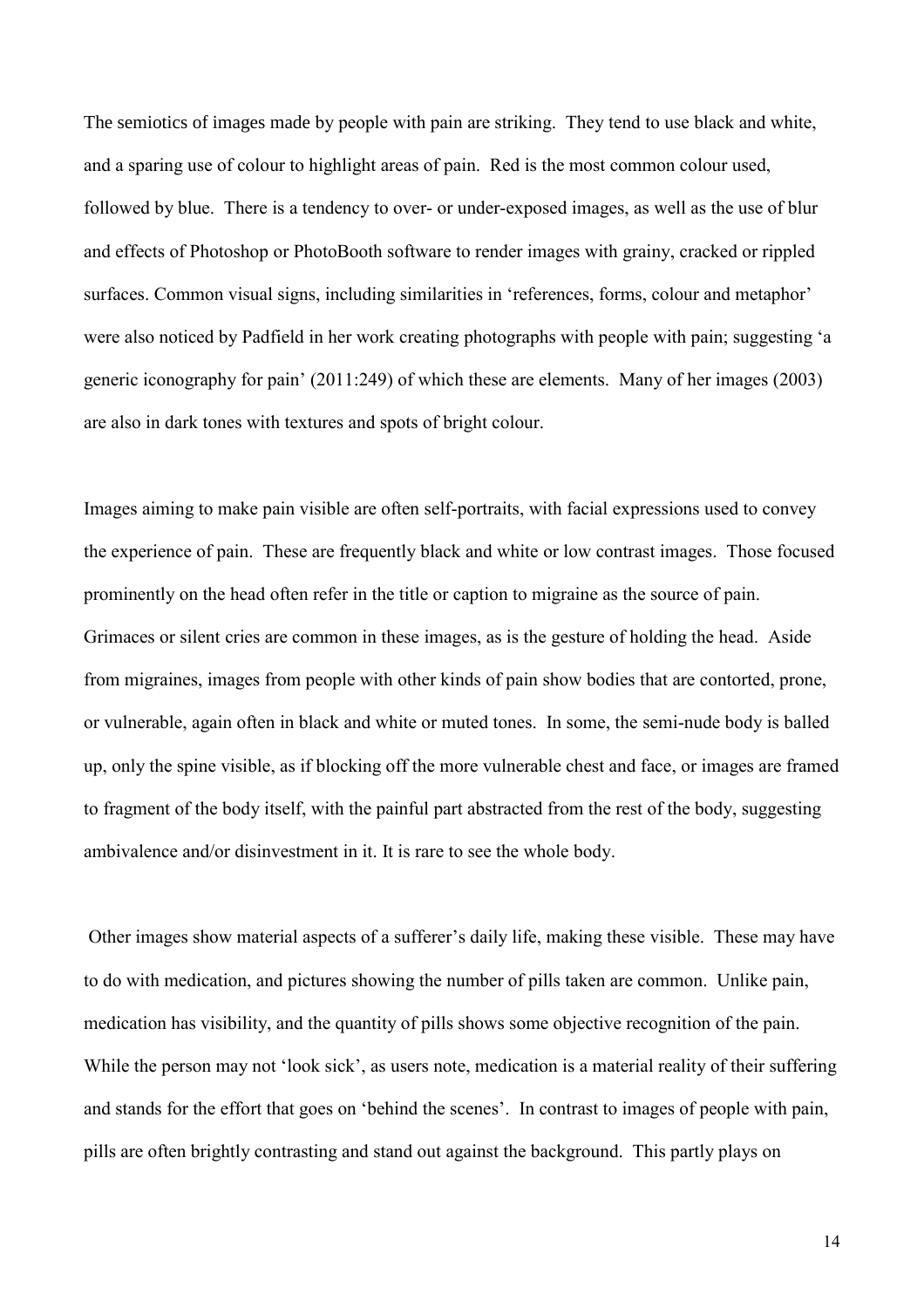iconography of 'taking pills like candy' where the medication is framed to appear abundant and appealing.

Images where the aim is to make pain felt tend to focus on modifications to the image. They are made not merely through standard photographic practices but also through image manipulation. The effect of pain is evoked through blurred edges, cracked surfaces, or the appearance of being immersed under water or wrapped in a web of gauze. Amongst migraine sufferers, images often attempt to express something of the experience of migraine itself, as well as drawing an implicit simile: the pain is *like this*. Drawings and collage images seem to be particularly common amongst migraine sufferers, who also produced abstract patterns and used more colour than other users, in part as a reference to visual disturbances experienced by many as part of migraine. These images evoke disturbance of norms, showing something outside everyday experience.

Other images attempt to illustrate what the pain feels like, suggesting the sensory experience of *having* pain. This is less about finding a source for comparison than about evoking the pain viscerally. Jilly999's image 'hand pain' is an example of this. Here, an x-ray style image, the 'objective' measure of anatomy produced in the clinical encounter, is given a radical 'subjective' twist through the colouring of red and purple, electric streaks issuing out from the hand itself suggesting nerve pain, and the addition of nails stabbing into the spaces between the digits. The red colour also suggests heat or a burning sensation.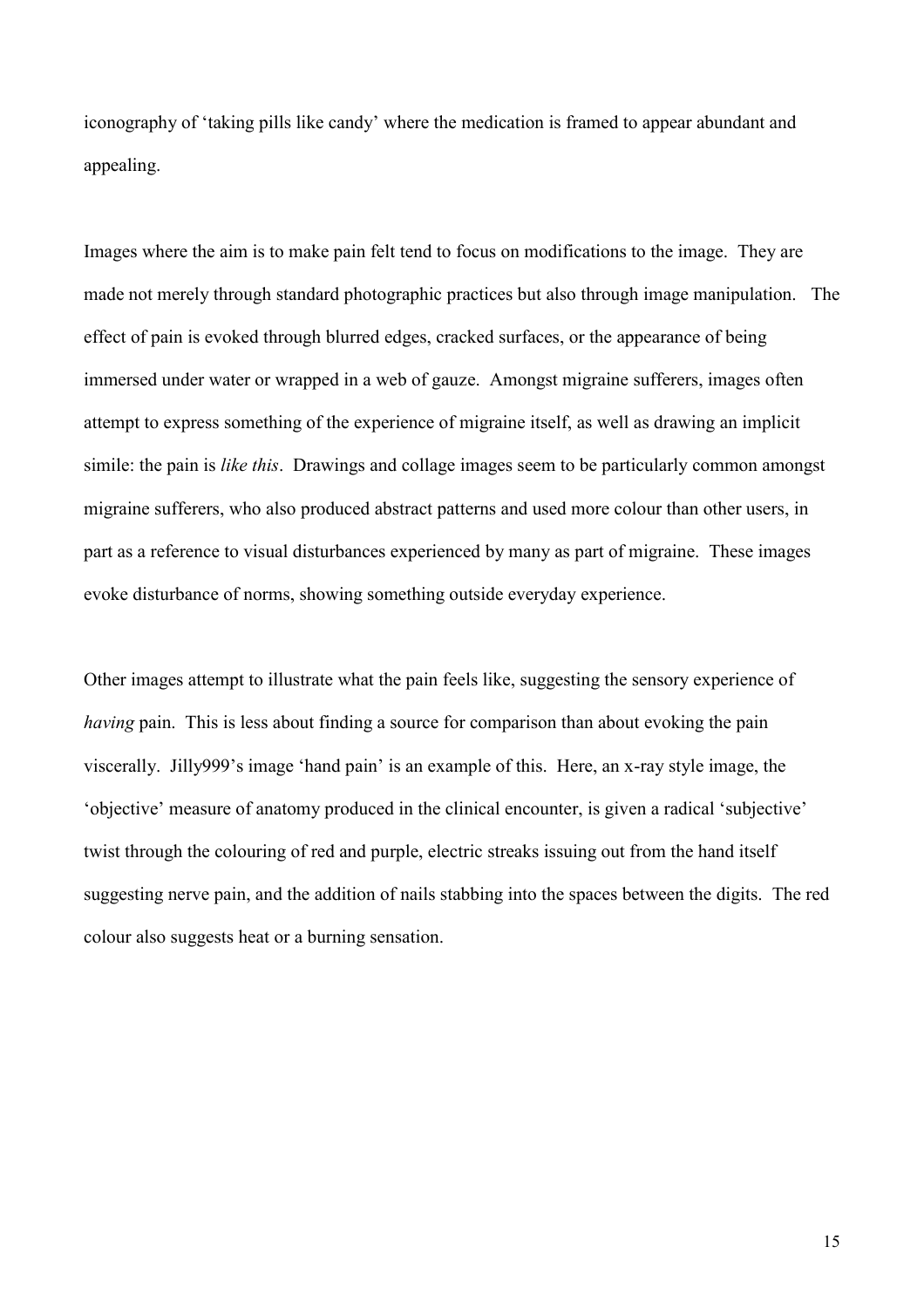

**Figure 1: 'hand pain' by jilly999** 

Immediacy is central to Flickr. The default, photostream setting is chronologically based and loads newest images first. Van Dijck characterises it as 'a constantly changing database that lacks even the most elementary principles of an archive's ordering and preservation system' (2011: 409). An ongoing series such as a 365 project allows a more sustained, less fragmented narrative structure to appear. Images may still be viewed out of context, but often reference is made to the fact that the images are part of a series; they refer to other images. What these series show is the passage of time: chronic pain and chronic illness don't simply cause severe suffering in an instant, but are part of an extended daily struggle. For instance, in a series from a 365 project by user Snowflakesarewhite, 'spoon theory<sup>'</sup> is illustrated literally by showing how many 'spoons' (units of energy) are used during daily activities such as showering and having breakfast. The caption on the image below refers to the energy it takes to stand up in the shower, to lift her hands above her head to wash her hair, and deal with the effects of the heat and humidity. The photographer's feet and painted toenails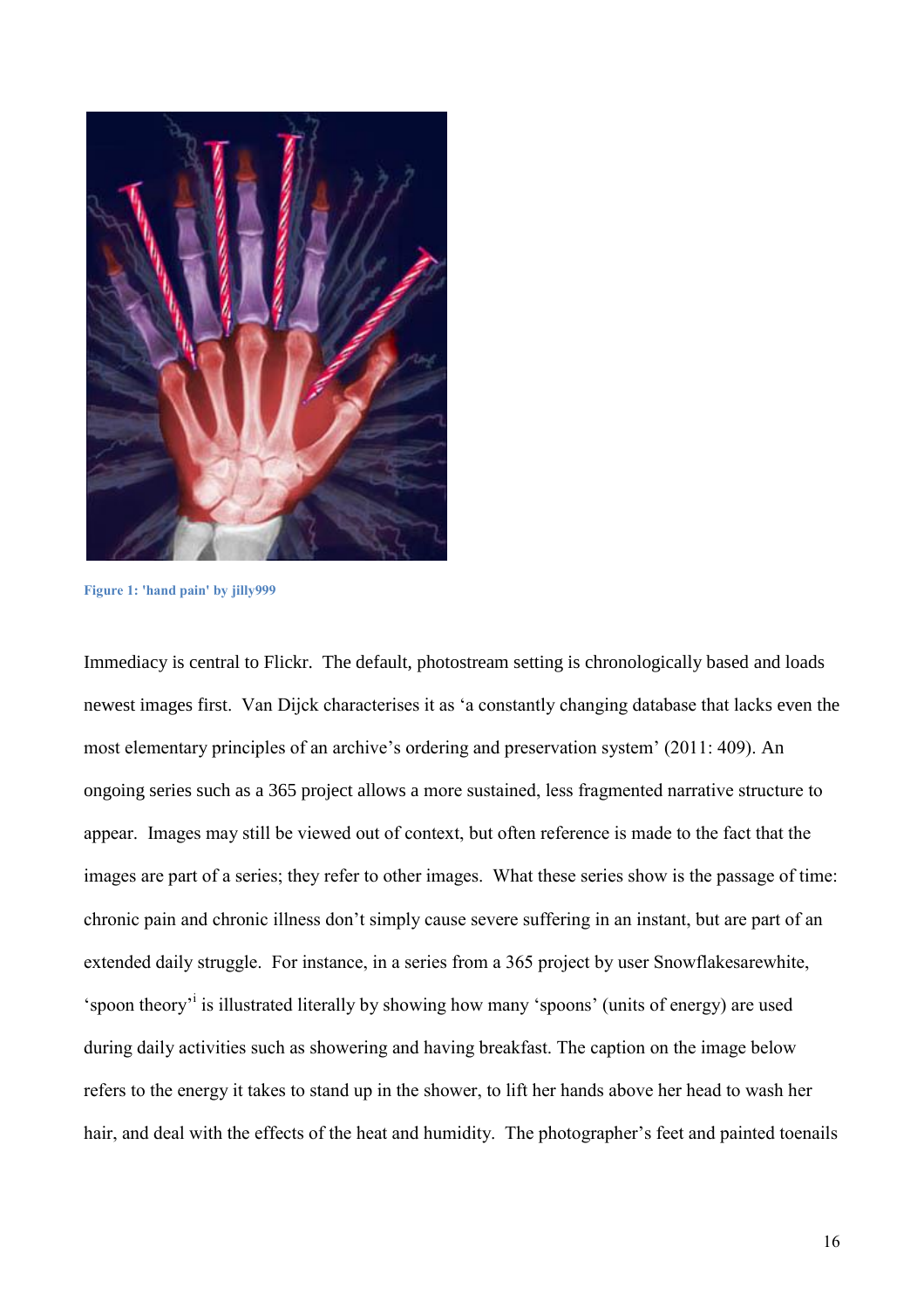contrast with the muted blue-grey of both spoons and tiles, suggesting that spoons are shed like water, down the drain.



Figure 2: '216.365 8:30 AM shower' by Snowflakesarewhite

Some images appear in photostreams as a literal temporal and narrative disruption, accompanied by a comment to the effect of 'this is why I haven't been posting many photos lately', and disclosing the condition or illness causing the pain. Others are part of sets related to the experience of chronic pain or disease. Some users use Flickr primarily to document and express elements of pain and illness, but more commonly they are elements within wider projects where pain periodically shifts from background to foreground.

On Payley's narrativity ladder, individual images have low narrativity: they may contain a central character and an event but rarely more than one. Sets and 365 projects contain more than one event, fulfilling two narrative criteria, but rarely contain causal claims or relationships. Rather, following Galloway, these three types of visual pain communication are an 'iridescent' form of communication in the sense that they *appear*, and by appearing and bringing to visibility certain aspects of the pain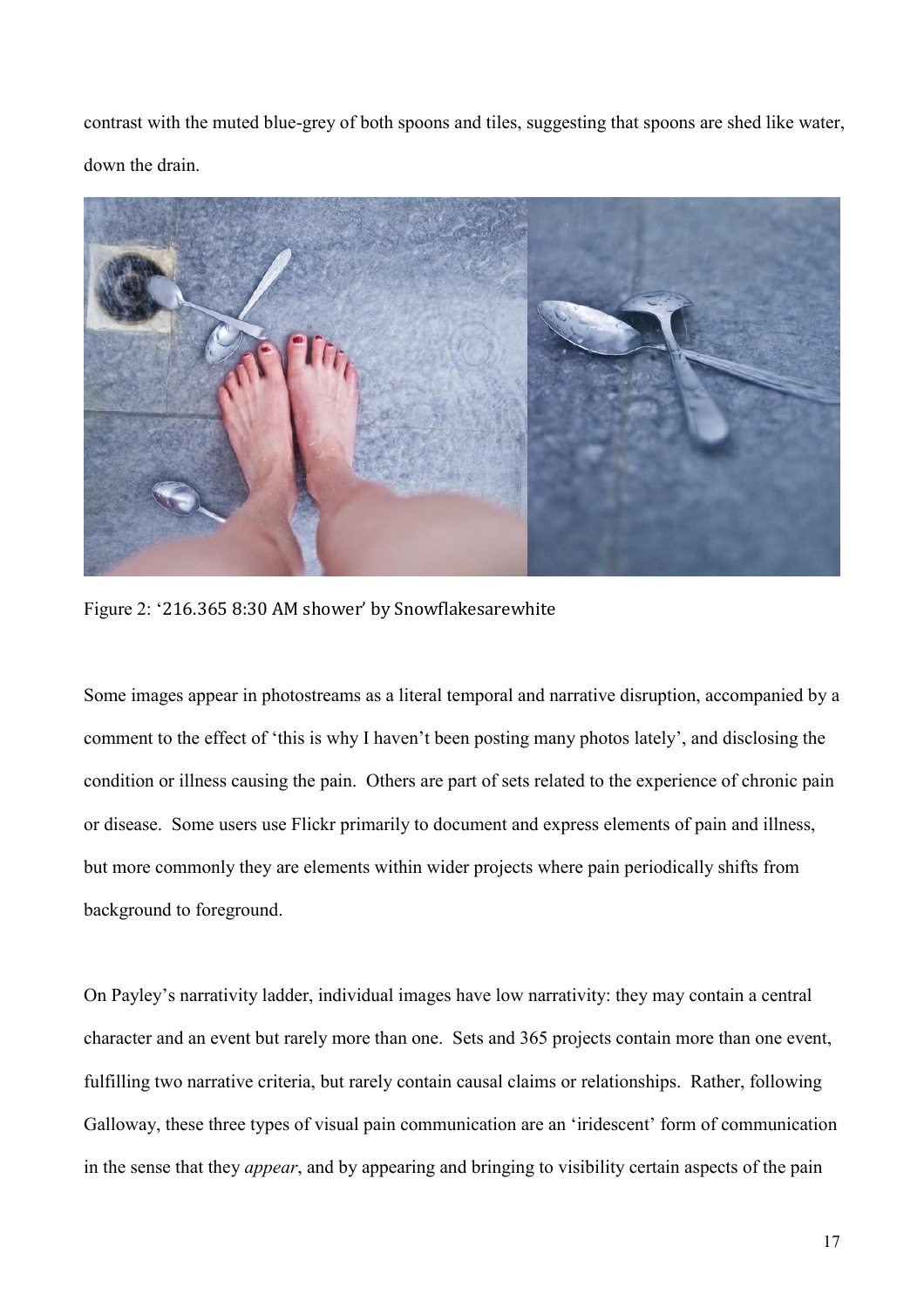experience, their work is done. They maintain some elements of narrative, by documenting an event or having a central figure, but are no longer 'illness narratives' per se. Neither are they 'chaotic' in Frank's sense, although they lack structure and are outside of words. They appeal and refer directly to experience and immediacy. A Flickr photostream is 'fleeting, malleable, immediate, and contains a type of liveness in its initial appearance' (Murray, 2008: 157). In Galloway's model, iridescent communication *tells*, yet it 'is contentless': it is affective and illuminating, but does not interpret or discuss. Flickr users with pain do exchange comments on photos but it is not their primary form of engagement and many images receive no comments. To 'favourite' an image is not to engage in sustained discussion but merely to mark affective success: it has transmitted something. Although non-narrative in structure, Flickr images continue to communicate something about pain.

#### **Tumblr: Narrative symptomatics**

While Flickr relies on single users where images belong to one person, narrative fragments in microblogging platforms like Tumblr are inherently relational. Every chronic pain blog we analysed brings together elements that relate to pain and chronic illness in a broad sense. In Tumblr, a social network particularly popular amongst young people, these messages are not primarily textual, nor do they necessarily share a physical or historical proximity, but rather bring together heterogeneous elements and find unconventional forms of narrativity.

Multimodal expressions offer unique features compared to text. For example, as in Flickr, we found that Tumblr bloggers upload graphic accounts that illustrate moments of pain, such as photographs of their bodies, hospital stays, taking medication or suffering side effects. These photographs fit in with a type of coping narrative that shares features with Frank's quest narrative: they illustrate an effort to come to terms with diagnosis, and the need to reach out for support. However, Tumblelog archives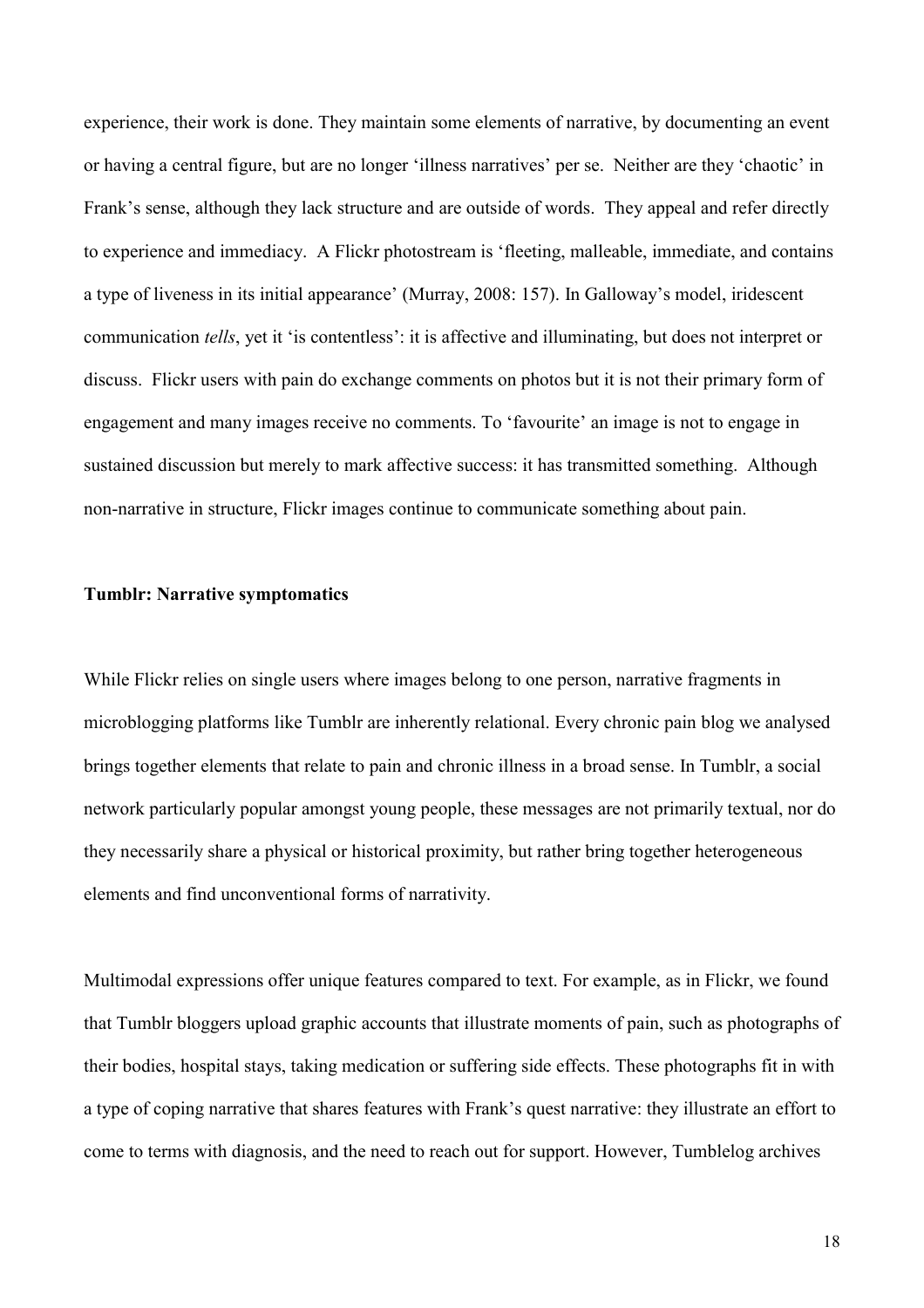suggest that posting frequency, thematic and content types vary greatly over time. This reflects Ressler et al's study of text based illness blogs (2012), where the researchers surveyed bloggers' motivations and found that sharing the experience of illness with others (82%) and learning about illness and illness patterns to be among the top reported reasons to blog about illness. Ressler et al found that, over time, the form of bloggers' involvement shifted from the diary form to a method of advocacy, an opportunity to develop relationships of support and mentorship, a practice intended to reach out and connect, and sometimes a way to vent out frustrations and conflicts that relate to experiencing pain and disability. Tumblelog archives similarly suggest an evolution of themes in time. Over time, chronic pain related content is diluted in streams of content, dissociating expression from the temporality of an illness narrative that eventually resolves (Ricoeur, 1991; cf France et al 2013). Rather, in chronic pain tumblelogs are structured in loops of recurrent improvement and flareup and offer temporal structures that result from fragmented temporalities; for example through the superposition of multiple conditions and the use of perception altering pain medication. These temporalities provide a new socionarratological context where chronic pain narratives perform new functions. No longer primarily oriented to accessing health services, these narratives only partially follow narrative conventions, sometimes conveying details of everyday experience through figuration, fragmentation, abstraction, metaphor or simile, but profoundly reconfiguring understandings of the function and form of narrative in significant ways. As in Flickr, many posts attempt to conceptualise or represent pain, but more often they bridge experiential worlds by developing new grammars that will trigger new social relations and associations (for instance, linking pain to aesthetic or desirable images, critically reporting about everyday frustrations by using conceptual terms, jokes or sarcastic statements). It is the social engagement that happens after content is posted (that a post is reblogged or liked) that matters, and from this standpoint we conceptualise the type of mediation in Tumblr as *symptomatics*. This mode of communication does not aim to represent reality but is rather sceptical of any essential truth as Galloway highlights,

19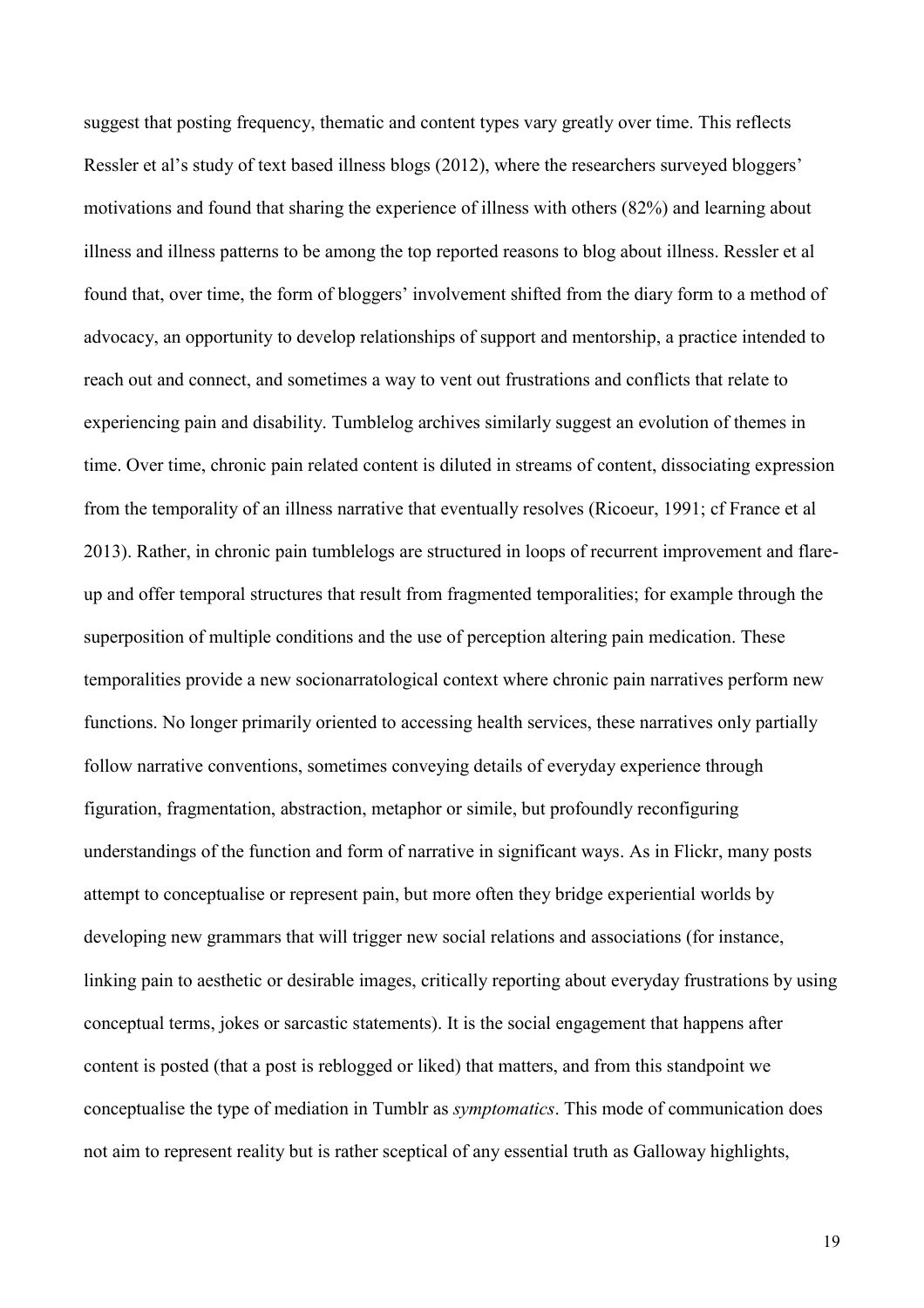'reveal[ing] the structured absences, contradictions and misunderstandings' (2014:39), 'complicating' any simple reading of chronic pain. Here, what matters is not the representation of chronic pain within an individual story or the negotiation of what it means between two people; rather, the circulation of multiple expressions in the system, their appropriation and resonance with other expressions raises issues beyond the exegetic or hermeneutical framework, reading for what isn't necessarily already there, but 'should' be.

While in Tumblr content posted by users whom we assume are individuals is the most common, there is a host of textual content under chronic illness and chronic pain tags that refers to educational material and fundraising initiatives, offering coping or support narratives for users with specific conditions or aims to raise awareness. Yet these photographs and memes acquire new meaning as they are reblogged by users in the platform and embedded in individual profiles, and as the original content is modified with 'notes' or support messages that reframe the original message, adding new significance. Participants are linked within the platform by following each other's blogs, and the material they post is variously produced, appropriated, modified and reposted by other users, to the extent that aesthetic, medium-determined and communicative patterns emerge as a result of the sharing function.

As technological mediations make visible and connect new dimensions and temporalities of living with chronic pain, we found that the more personal visual narratives, those that depict more accurately a single person's experience, gather lower note counts than generic content that resonates with chronic pain experience. For instance, we retrieved four iterations of a meme that captures the line from John Green's novel *The fault in our stars (*2012) with which we began this paper: 'that's the thing about pain: it demands to be felt<sup>'ii</sup>. The different note counts they accrued were an indication of how aesthetic expression makes relevant new relations that reconfigured and shaped the

20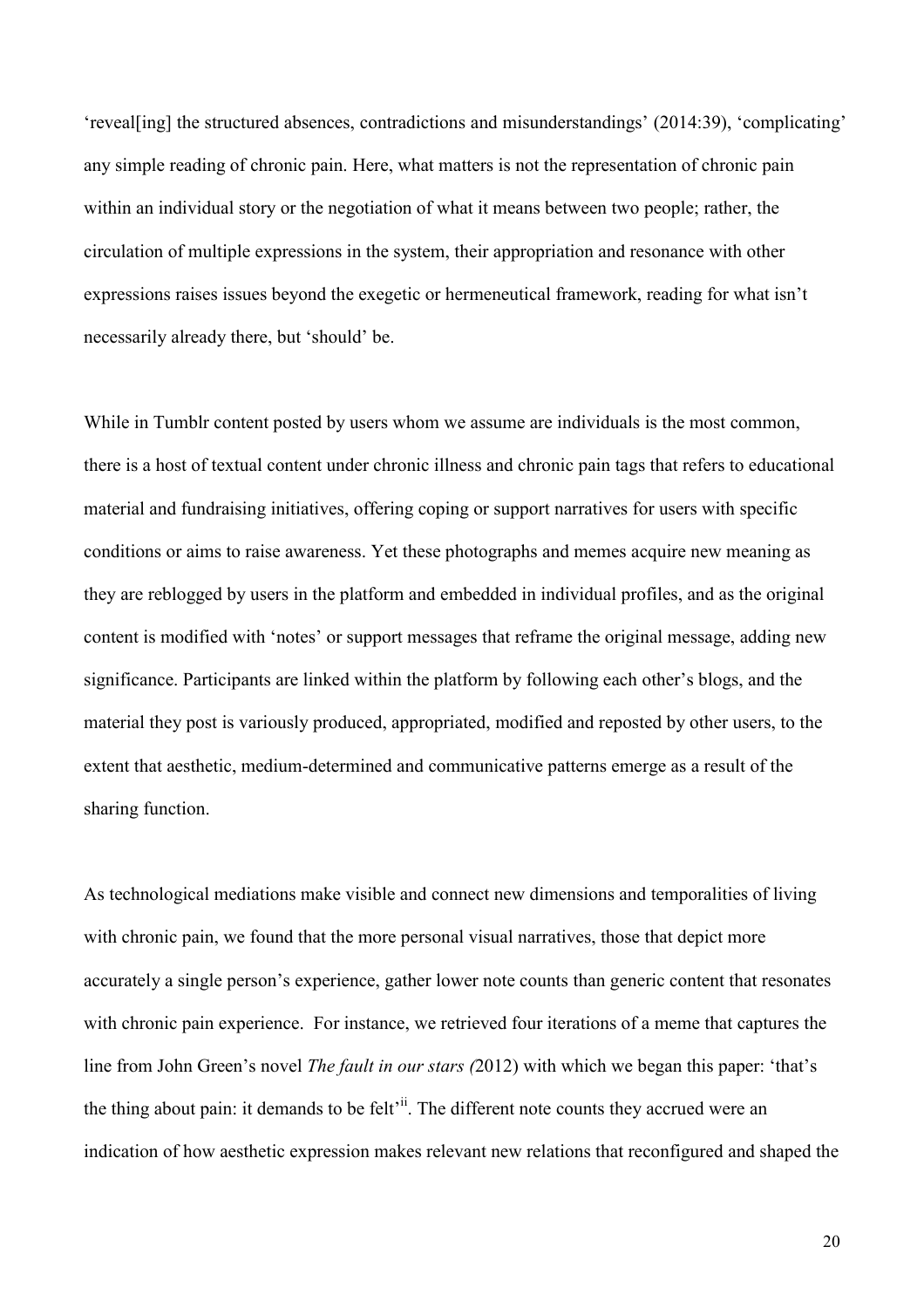message, raising questions around the kinds dynamics of imitation at play (Tarde and Parsons 2010; Aunger 2002). This type of referentiality may indicate that communication about pain in this network does not address a general audience, instead seeking to generate resonances with others who share the experience of pain. In fact, the difficulty of 'fitting in' with mainstream narratives and particularly medical discourses is often elaborated upon as a form of excommunication built on stigma, isolation and exclusion iii. In its network form, the circulation of pain expressions in Tumblr refers to chronic pain, but in doing so sceptically and with multiple simultaneous voices links to wider 'clues' that reveal structural contradiction, paradoxes and absences.

Among the chronic pain blogs we follow on Tumblr, memes and gifs often contain elements that put pain experience at a distance from the communicative act they perform. These posts relate to issues of inequality, discrimination and perceived lack of structural support from healthcare professionals and often offline social networks; in short, they relate to pain itself as a form of difficult communication that often fails to be negotiated, resulting in exclusion and silence. Humour and provocation become the new symptomatics of these problems, pointing to wider questions: 'should chronic pain have politics? <sup>iv</sup>. Memes such as the Chronic Illness Cat, which covers all forms of chronic pain, or other disease specific memes<sup>v</sup>, critically describe everyday situations of living with pain, making them matter in new ways. Often these memes are also provocations that point at the systemic shortcomings of health services and cast new light on the context, structure and conceptual limits of pain. By positing their messages outside the realm of 'real' chronic pain measurements and interventions, posters become witnesses whose testimony contains clues of the politics of chronic pain, the values that 'should' sustain the community<sup>vi</sup>. Real time interaction differentiates microblogging about chronic pain from other social networks and at the same time highlights the constitution of the social network as what boyd describes as 'networked publics': at once a space constructed by networked technologies and an 'imagined community of people, technology and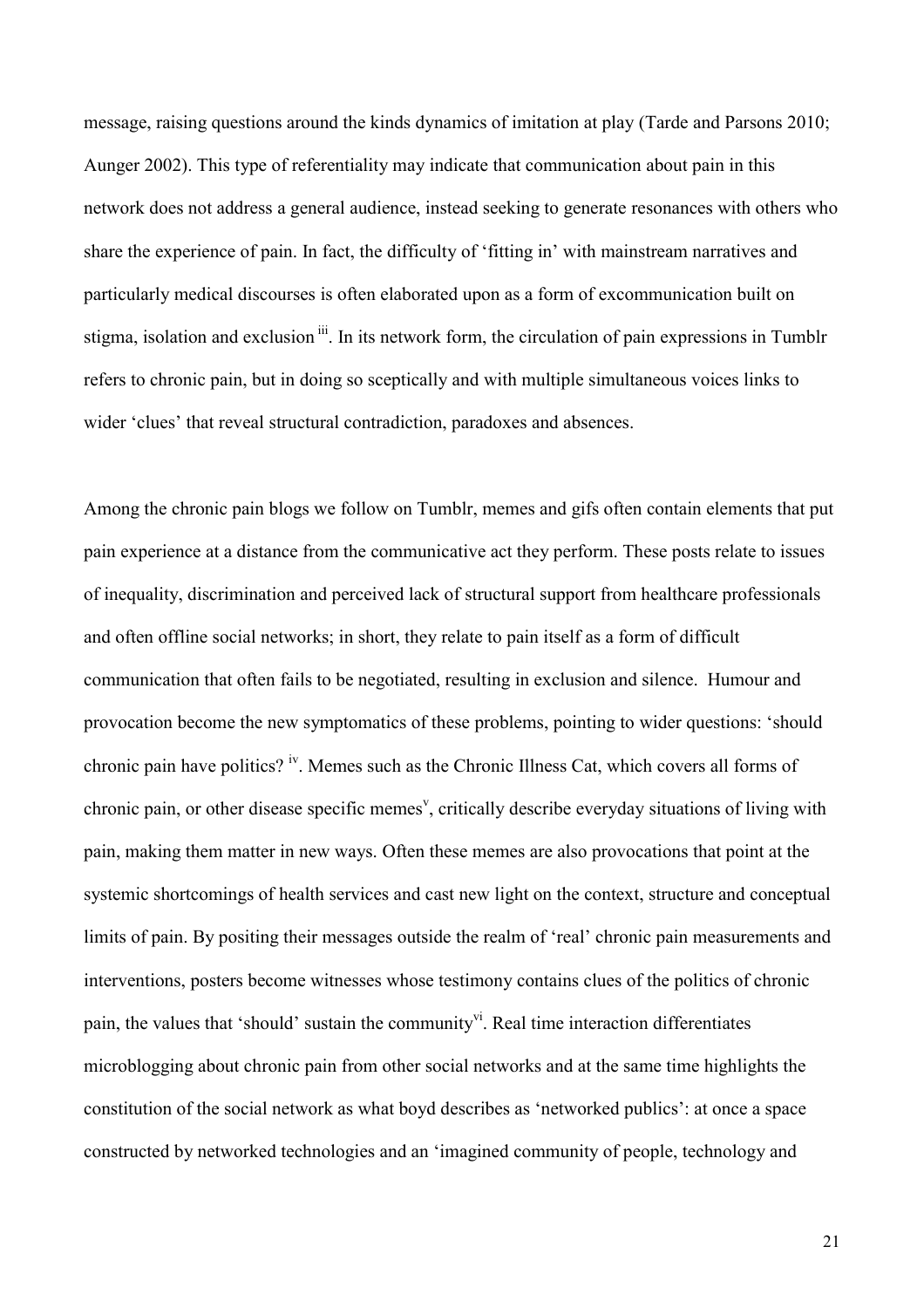practice' (2014:5). In this context, the processes of transmission, modification and transformation that users engage in while using these networks, become a crucial area of enquiry (Hartley, Burgess and Bruns 2013) that shift the centrality of individual expression to sharing, liking and reblogging dynamics, situating pain experience predominantly as a collective form.

#### **Conclusion**

Where Flickr fragments illness narratives and emphasises immediacy and telling over dialogue or discourse, Tumblr further dissolves narratives through reblog functions that eliminate not only the multiple events and causal structure Payley (2009) argues are necessary for narrative, but also the main character, whose experience and story is shared rather than unique. Despite losing all the narrative structures required to sustain them as 'illness narratives' per se, both Flickr and Tumblr expressions continue to communicate something of the lived and felt experience of pain, through visual and multimodal means.

Our research reveals how digital forms of pain expression open up new possibilities of imagination, action and advocacy not bound by the dynamics and the 'rules' of offline social relations (Baym 2010). Our analysis raises new questions about the implications of social media in the making of online landscapes of pain expression, where pain can no longer be merely understood as an incommunicable substance that debilitates and hinders an individual's body and social life. Rather, pain communication is reconfigured as 'iridescent' or 'symptomatic' communication; by making aspects of the pain experience visible, or by networks of voices engaging and reinterpreting pain in networks of multimodal communications.

22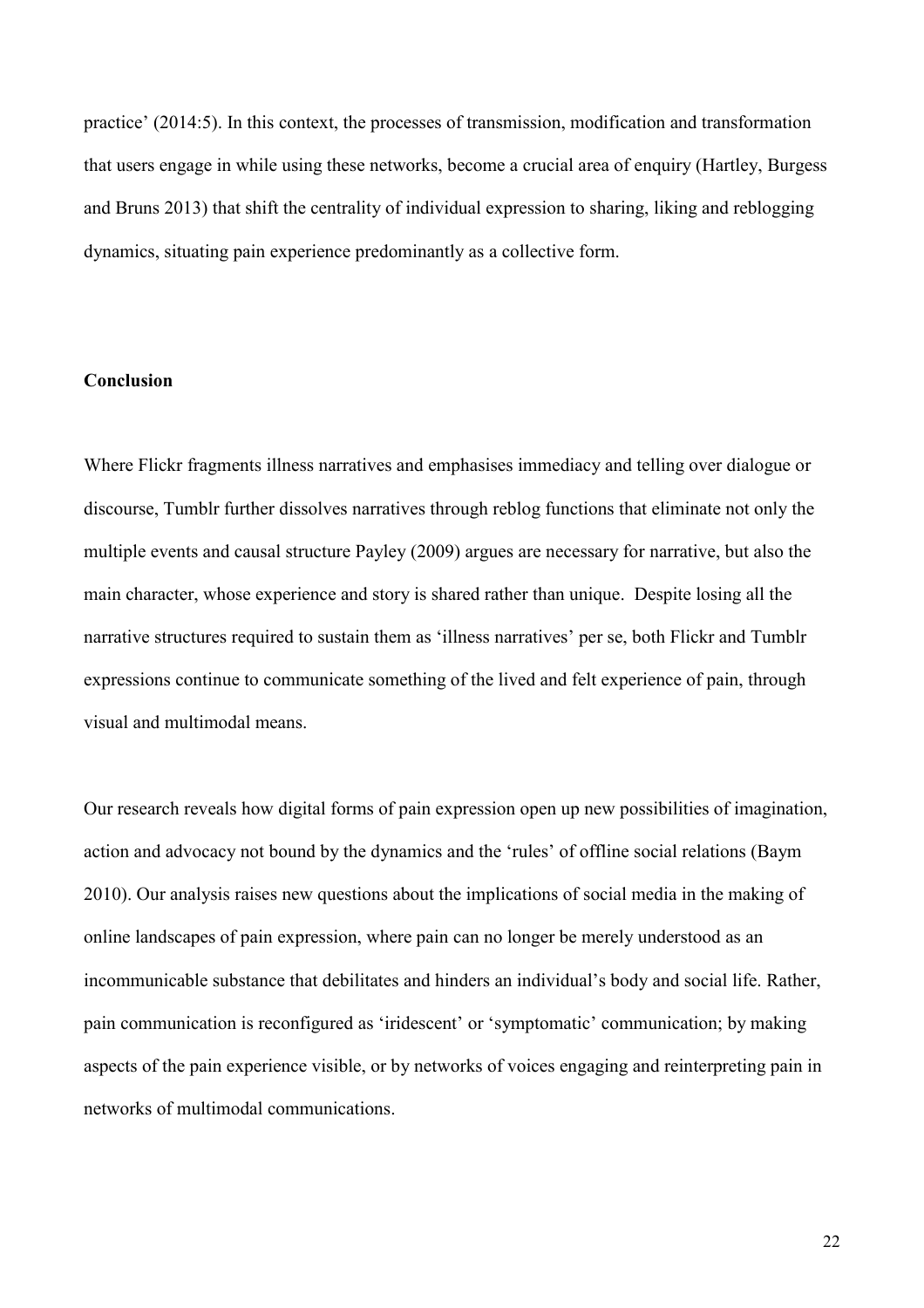What develops through Tumblr, and to a lesser extent through Flickr, are 'networked narratives' (McNeill 2012: 78). Social media are therefore part of the act of configuring pain expression, as much as the users themselves are (Feldman 2012). To this assemblage of users and social media we should also add the materiality of pain itself, and its specific qualities and temporality: pain itself acts and enacts particular relations (Gilmore, 2012: 92) based on its qualities.

There are reasons that both pain clinicians and the general public can benefit from more in-depth engagement with chronic pain in social media (Ressler et al. 2012). Padfield et al (2010)'s survey of pain clinics found that photographic images were useful in clinical consultations, improving communication and clinicians' understandings of patient experiences. Their set of 64 images were created together with one artist, and expansion of the range of images available through a large scale resource like Flickr could enable more patients to find visual representations of their pain to assist them in explaining its affective dimensions to clinicians. Tumblr content is often more overtly critical and political, and would perhaps be harder for many clinicians to hear. However, such content often neatly encapsulates the feelings of people with pain, and the frequency with which various expressions are reshared could provide insights into how common particular experiences are. Further, one of the problems raised by the clinical encounter is the need for brevity, and the succinct encapsulation offered by Tumblr content may help here as well.

Our primary interest however has been in chronic pain expression beyond the clinical encounter, and here Flickr and Tumblr offer opportunities for people without pain to better understand the experience of having pain. By remaking illness narratives in fragmented, immediate, and networked forms, they become, perhaps, easier for others to understand. The widespread popularity of social media also enables wider distribution of messages about pain, potentially challenging

23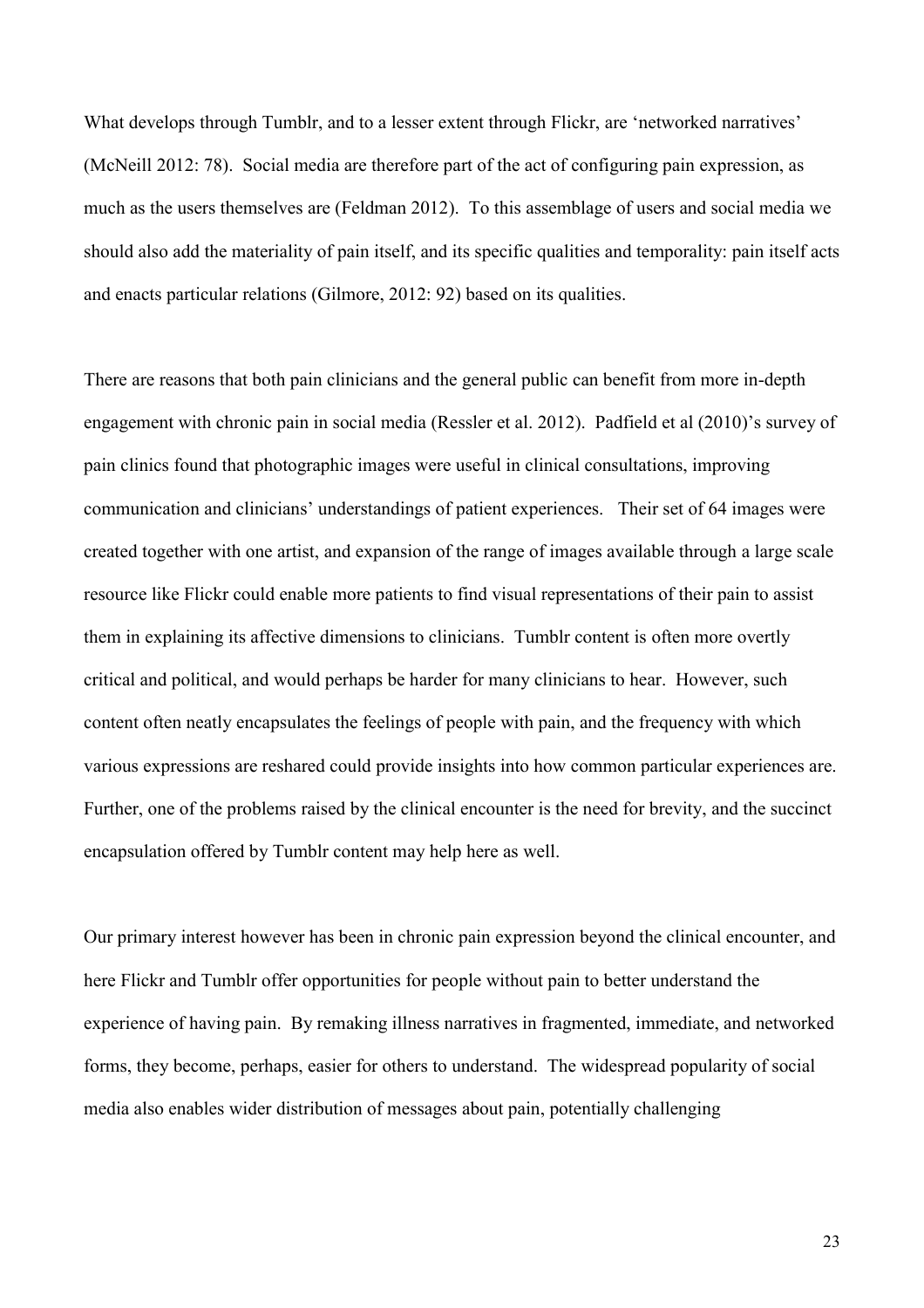excommunication and ableism. Social media can also enable new types and forms of networks and

interactivity, effectively remaking both our understandings of pain and about illness communication.

# **Notes**

 $\overline{a}$ 

## **Acknowledgements**

This was funded by the UK's Economic and Social Research Council through the National Centre

for Research Methods under the Methodological Innovations Projects scheme [Communicating

Chronic Pain: Interdisciplinary Strategies for Non-Textual Data]. We acknowledge the contribution

of Aude Bicquelet to an earlier draft of this manuscript. We would also like to thank the anonymous

reviewers for their helpful comments on previous drafts.

# **References**

Aldrich S and Eccleston C. (2000) Making sense of everyday pain. *Social Science & Medicine* 50:

1631-1641.

Barthes R. (1973) *Mythologies*, London: Grenada.

<sup>&</sup>lt;sup>i i</sup> 'Spoon theory', by blogger Christine Miserandino, has become an Internet shorthand for the experience of living with a chronic illness, having to think constantly about the number of 'spoons' as units of energy that are used up by daily activities:<http://www.butyoudontlooksick.com/wpress/articles/written-by-christine/the-spoon-theory/>

ii See [http://cherrybam.tumblr.com/post/38751746221,](http://cherrybam.tumblr.com/post/38751746221) [http://hellunder-thesea.tumblr.com/post/73996169830,](http://hellunder-thesea.tumblr.com/post/73996169830) [http://hellyeahjustlikethat.tumblr.com/post/75174632442,](http://hellyeahjustlikethat.tumblr.com/post/75174632442) [http://erica-san.tumblr.com/post/20251842568/thats-the-thing](http://erica-san.tumblr.com/post/20251842568/thats-the-thing-about-pain)[about-pain,](http://erica-san.tumblr.com/post/20251842568/thats-the-thing-about-pain) accessed April 2014.

iii See [http://feathers-oars-blades.tumblr.com/post/85431561824/fibro-bro-happy-fibromyalgia-awareness-day,](http://feathers-oars-blades.tumblr.com/post/85431561824/fibro-bro-happy-fibromyalgia-awareness-day) [http://aww-tistic.tumblr.com/post/85431869324/ifihavethespoons-every-time-i-search,](http://aww-tistic.tumblr.com/post/85431869324/ifihavethespoons-every-time-i-search) or

[http://spottydotty45.tumblr.com/post/81083206814,](http://spottydotty45.tumblr.com/post/81083206814) accessed April 2014.

<sup>&</sup>lt;sup>iv</sup> See for example three common types at [http://palewansickly.tumblr.com/post/83012413428/when-youre-filling-out-a](http://palewansickly.tumblr.com/post/83012413428/when-youre-filling-out-a-form-and-it-says-list-your)[form-and-it-says-list-your,](http://palewansickly.tumblr.com/post/83012413428/when-youre-filling-out-a-form-and-it-says-list-your)<http://megsmiracles.tumblr.com/post/81846270007> and

[http://communicatingchronicpain.tumblr.com/post/74855855949/via-nikki-wiser,](http://communicatingchronicpain.tumblr.com/post/74855855949/via-nikki-wiser) last accessed April 2014. v Se[e http://chronicillnesscat.tumblr.com/,](http://chronicillnesscat.tumblr.com/) [http://potsproblems.tumblr.com/,](http://potsproblems.tumblr.com/) [http://ehlersdanloszebra.tumblr.com/,](http://ehlersdanloszebra.tumblr.com/) last accessed April 2014.

 $v<sup>i</sup>$  See, for example the following post [http://communicatingchronicpain.tumblr.com/post/78542474101/when-someone](http://communicatingchronicpain.tumblr.com/post/78542474101/when-someone-makes-a-really-ableist-comment)[makes-a-really-ableist-comment](http://communicatingchronicpain.tumblr.com/post/78542474101/when-someone-makes-a-really-ableist-comment) where the poster refers to their blog as a site to denounce ableism. finsih[ehttp://iwillbehealthygetfit.tumblr.com/post/84457260465,](http://iwillbehealthygetfit.tumblr.com/post/84457260465) a everyday example of response.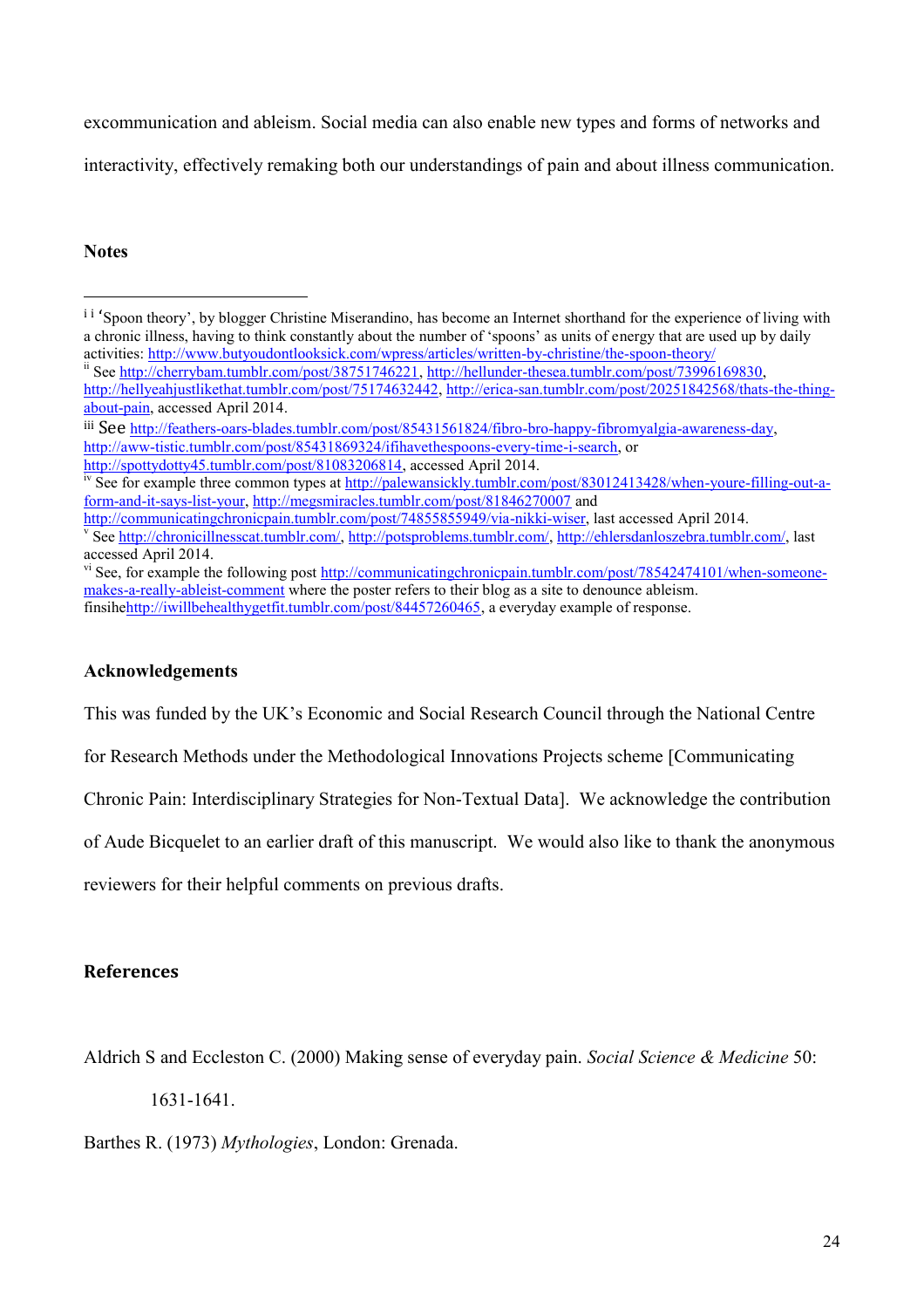Baym NK. (2010) *Personal Connections In The Digital Age*, Cambridge: Polity.

Berry C, Kim S and Spigel L. (2010) *Electronic elsewheres: media, technology, and the experience of social space*, Minneapolis, Minn.: University of Minnesota Press.

Blackmore SJ. (1999) *The Meme Machine*, New York: Oxford University Press.

- boyd d. (2014) *It's complicated. The social lives of networked teens,* New Haven and London: Yale University Press.
- Bruns A. (2008) *Blogs, Wikipedia, Second Life, And Beyond: From Production To Produsage*, New York; Oxford: Peter Lang.

Bury M. (2001) Illness narratives: fact or fiction? *Sociology of Health and Illness* 23: 263-285.

- Charon R. (2006) *Narrative medicine: honoring the stories of illness*, New York ; Oxford: Oxford University Press.
- Charon R and Montello M. (2002) *Stories matter: the role of narrative in medical ethics*, New York ; London: Routledge.
- Charteris-Black J and Seale C. (2010) *Gender and the language of illness*, Basingstoke: Palgrave Macmillan.

Dean J. (2010) *Blog theory: feedback and capture in the circuits of drive*, Cambridge: Polity.

- Eccleston C, De C. Williams AC and Rogers WS. (1997) Patients' and professionals' understandings of the causes of chronic pain: Blame, responsibility and identity protection. *Social Science & Medicine* 45: 699-709.
- Ernst W and Parikka J. (2013) *Digital Memory And The Archive*, Minneapolis, Minn.: University of Minnesota Press.
- Eva G. (2009) Narrative, story and service evaluation patients' stories and their consequences. In: Gunaratnam Y and Oliviere D (eds) *Narrative and Stories in Health Care. Illness, Dying and Bereavment*. Oxford: Oxford University Press.

Feldman Z. (2012) Simmel in cyberspace. *Information, Communication and Society* 15: 297-319.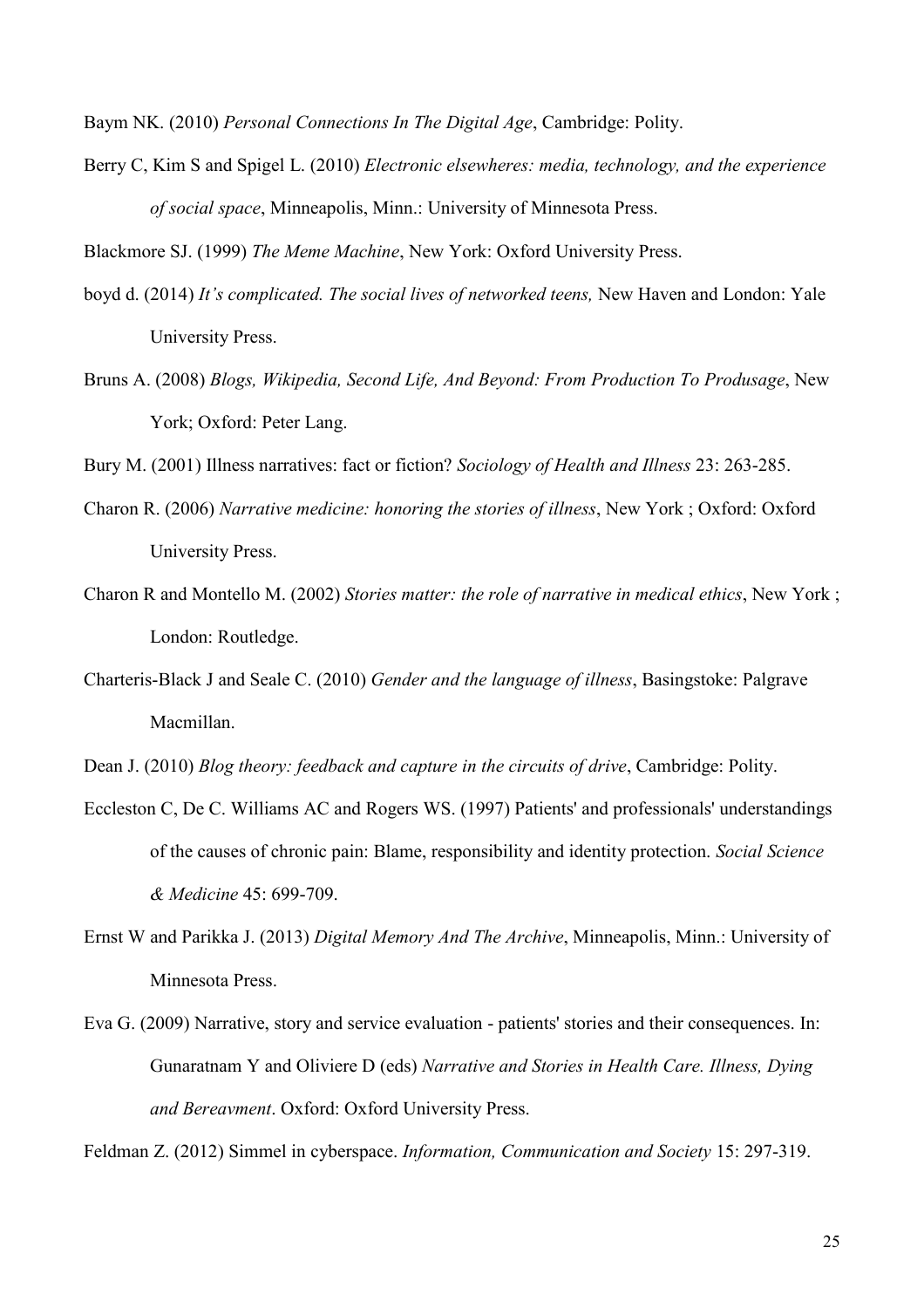- France EF, Hunt K, Dow C, et al. (2013) Do men's and women's accounts of surviving a stroke conform to Frank's narrative genres? *Qualitative Health Research* 23: 1649-1659.
- Frank AW. (1995) *The Wounded Storyteller: Body, Illness And Ethics*, Chicago ; London: University of Chicago Press.
- Frank AW. (2010) *Letting Stories Breathe: A Socio-Narratology*, Chicago, Ill.: University of Chicago Press.
- Galloway A. (2014) Love of the middle. In: Galloway A, Thacker E, Wark M (eds) *Excommunication: Three Enquiries in Media and Mediation*. Chicago; London: University of Chicago Press.
- Gilmore L (2012) Agency without mastery: chronic pain and posthuman life writing. *Biography* 35: 83-98.
- Ginsburg F. (2012) Disability in the digital Age. In: Horst HA and Miller D (eds) *Digital Anthropology*. Oxford: Berg.
- Glaser BG, Strauss and Strauss AL. (1968) *The Discovery Of Grounded Theory*. London: Weidenfeld & Nicolson.
- Green J. (2012) *The Fault In Our Stars*, London: Penguin Books.
- Grishakova M and Ryan M-L. (2010) *Intermediality and storytelling*, New York: De Gruyter.
- Gunaratnam Y. (2013) *Death and the migrant: bodies, borders and care*, London: Bloomsbury.
- Hadjistavropoulos T and Craig KD. (2002) A Theoretical Framework For Understanding Self-Report And Observational Measures Of Pain: A Communications Model. *Behaviour Research and Therapy* 40: 551-570.
- Hartley J, Burgess J and Bruns A. (2013) *A Companion To New Media Dynamics*, Chichester; Malden, MA: Wiley-Blackwell.
- Hayles K. (2008) *Electronic Literature: New Horizons for the Literary*, Notre Dame, Ind.: University of Notre Dame.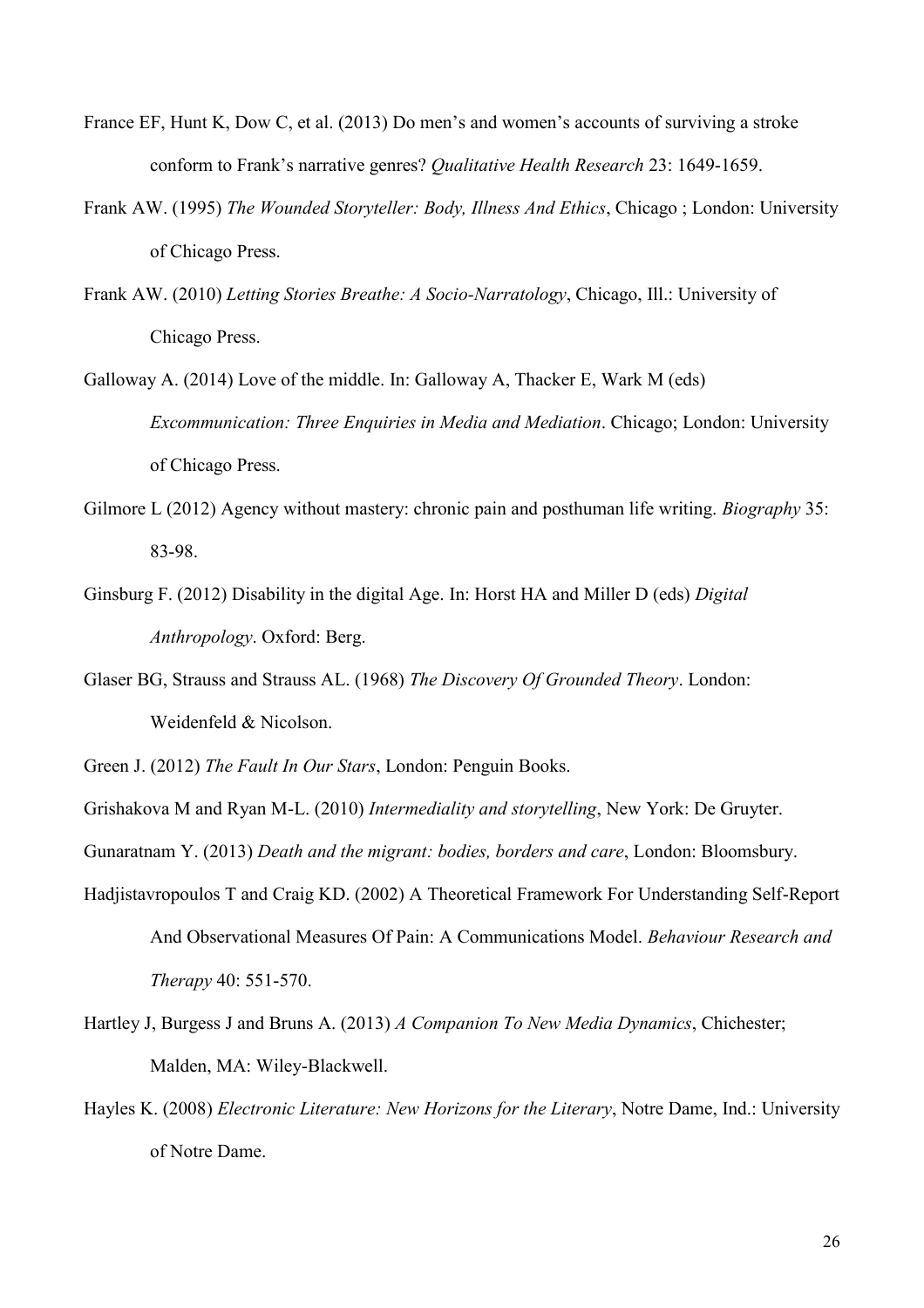- Hayles K. (2012) *How we Think: Digital Media and Contemporary Technogenesis*, Chicago; London: The University of Chicago Press.
- Ho K, Spence J and Murphy M. (1997) Review of pain-measurement tools. *Annals Of Emergency Medicine* 27: 427-432.
- Hurwitz B, Greenhalgh T and Skultans V. (2004) *Narrative Research In Health And Illness*, Malden, Mass.; Oxford: BMJ Books.

Hyden L-C. (1997) Illness and narrative. *Sociology of Health and Illness* 19: 48-69.

- Hyden L-C and Brockmeier J. (2008) *Health, illness and culture: broken narratives*, New York; London: Routledge.
- Ito M. (2010) *Hanging out, messing around, and geeking out: kids living and learning with new media*, Cambridge, Mass. ; London: MIT Press.
- Jackson JE. (2005) Stigma, liminality and chronic pain: mind-body borderlands. *American Ethnologist* 32: 332-353.
- Jewitt C and Oyama R. (2001) Visual analysis: A social semiotic approach. In: van Leeuwen T and Jewitt C (eds) *Handbook of Visual Analysis*. London and Thousand Oaks: Sage, 134-156.
- Jurecic A. (2012) *Illness as narrative*, Pittsburgh: University of Pittsburgh Press.
- Kenny DT. (2004) Constructions of chronic pain in doctor–patient relationships: bridging the communication chasm. *Patient Education and Counseling* 52: 297-305.
- Kleinman A. (1988) *The Illness Narratives: Suffering, Healing, And The Human Condition*: Basic Books.
- Kleinman A. (1995) The Social Course Of Chronic Illness: Delegitimation, Resistance And Transformation In North American And Chinese Societies. In: Toombs SK, Barnard D and Carson RA (eds) *Chronic illness: from experience to policy*. Bloomington and Indianapolis: Indiana University Press.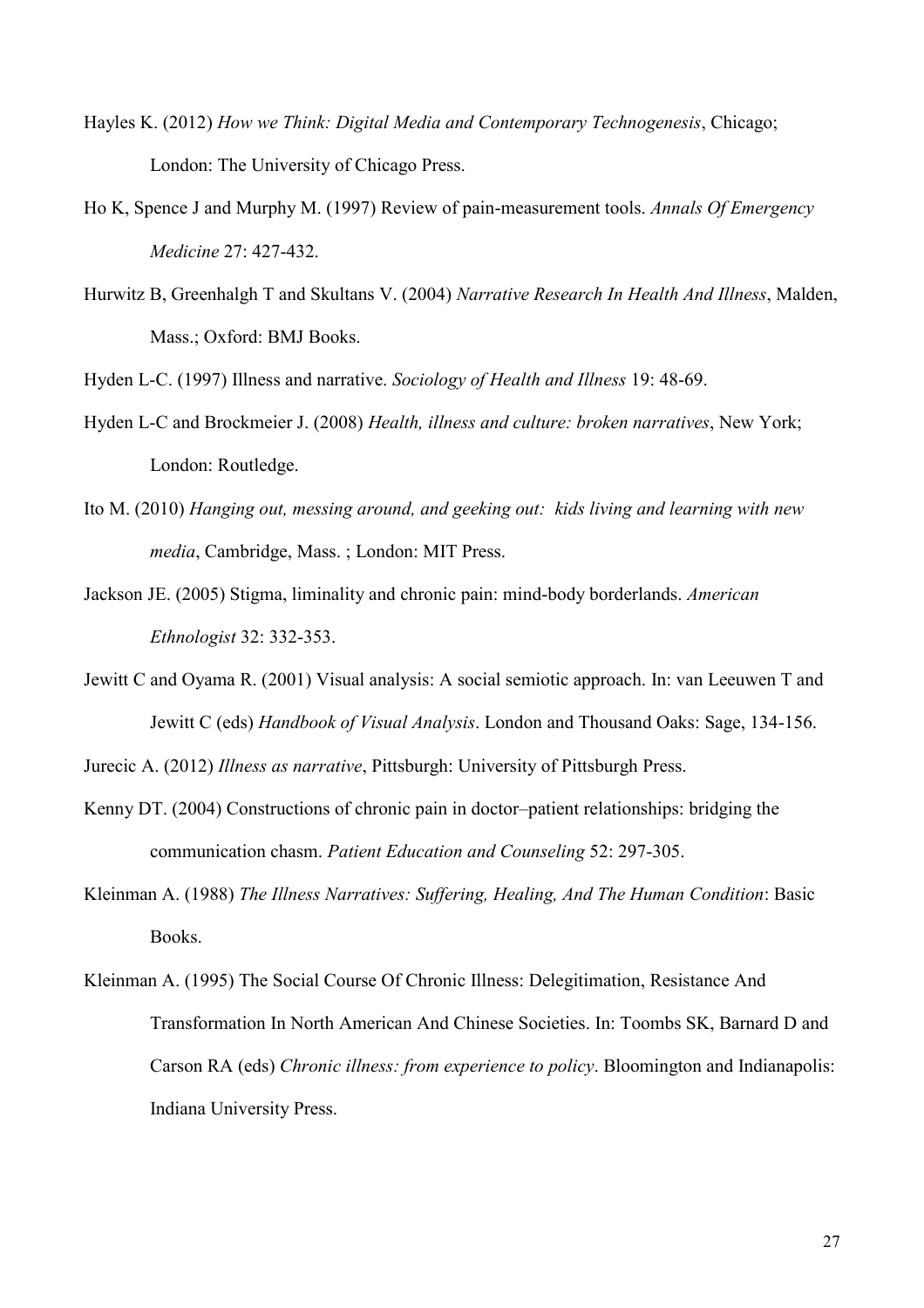Kress, G. and van Leeuwen, T. (2006) *Reading Images: The Grammar of Visual Design*, Oxford and New York: Routledge.

Kugelmann R. (1999) Complaining about chronic pain. *Social Science & Medicine* 49: 1663-1676.

- Lee JG, Antoniadis P, Salamatian K (2010) Faving reciprocity in content sharing communities: A comparative analysis of Flickr and Twitter, *Proceedings of International Conference on Advances in Social Networks Analysis and Mining*, Odense: Denmark.
- Lichter-Kelly L, Martino S.A, Broderick J.E, et al. (2007) A Systematic review of measures used to assess chronic musculoskeletal pain in clinical and randomized controlled clinical trials. *The Journal of Pain* 8: 906-913.
- Licoppe C. (2003) 'Connected' presence: the emergence of a new repertoire for managing social relationships in a changing communication technoscape. *Environment and Planning D: Society and Space* 22: 135-156.
- Mattingly C and Garro LC. (2000) *Narrative and the cultural construction of illness and healing*, Berkeley; London: University of California Press.
- McCrystal KN, Craig KD, Versloot J, et al. (2011) Perceiving pain in others: Validation of a dual processing model. *PAIN* 152: 1083-1089.
- McNeill L (2012) There is no "I" in network: Social networking sites and posthuman auto/biography. *Biography* 35: 65-82.
- Melzack R. (1975) The McGill Pain Questionnaire: major properties and scoring methods. *PAIN* 1: 277-299.
- Murray, S. (2008) Digital images, photo sharing, and our shifting notions of everyday aesthetics. *Journal of Visual Culture*, 7(2): 147-163.

Padfield D. (2003) *Perceptions Of Pain*, Stockport: Dewi Lewis.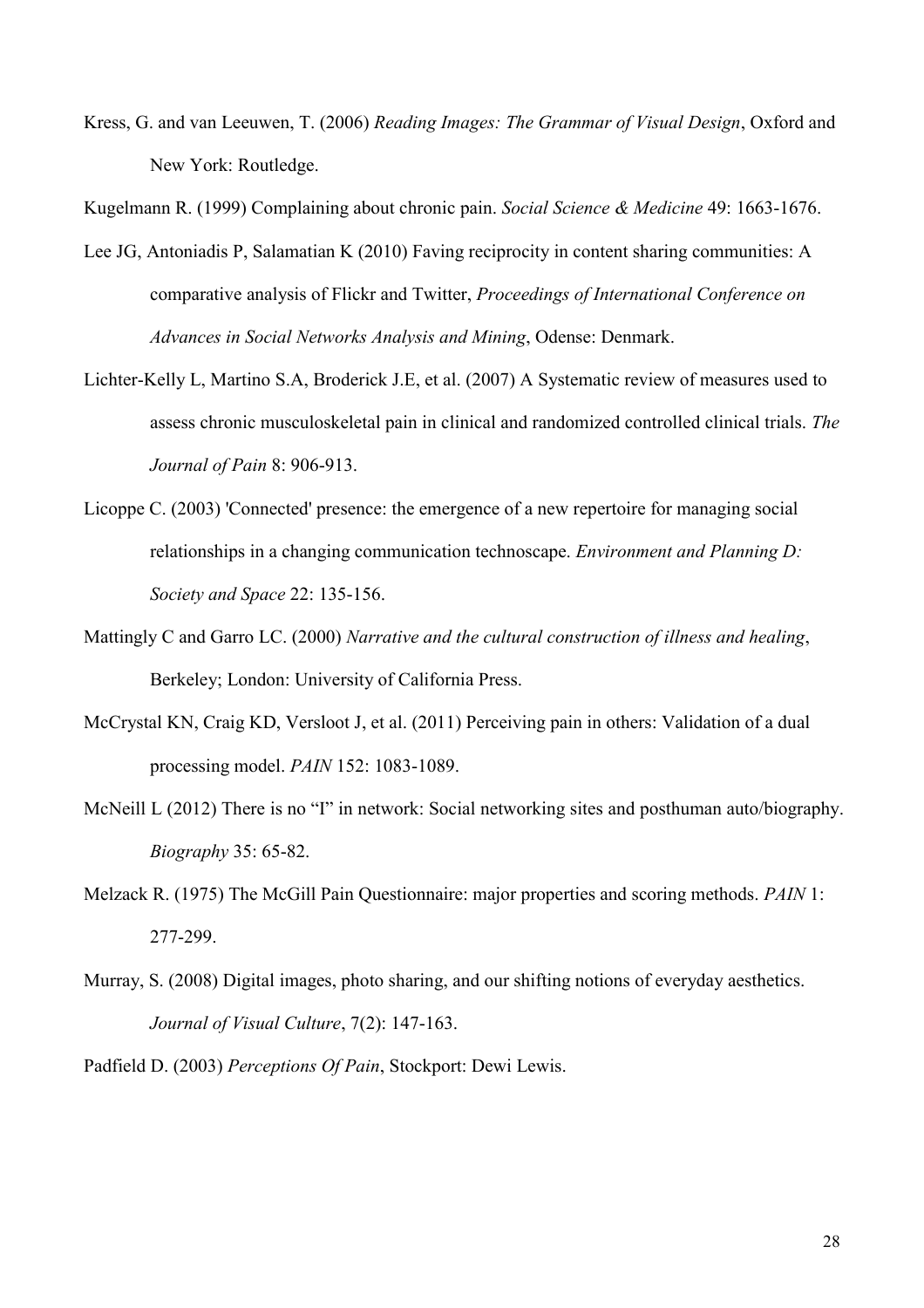Padfield D, Janmohamed F, Zakrzwewska JM, Pither C, Hurwitz B (2010) A slippery surface… can photographic images of pain improve communication in pain consultations? *International Journal of Surgery*, 8(2): 144-150.

Padfield D. (2011) '"Representing" the pain of others', *Health* 15(3): 241-257.

- Page RE. (2012) Blogging on the body. Gender and narrative. In: Page RE and Thomas B (eds) *New Narratives. Stories and Storytelling in the Digital Age*. Lincoln and London: University of Nebraska Press.
- Page RE and Thomas B. (2012) *New narratives: stories and storytelling in the digital age,* Lincoln, Neb.: Bison.
- Papacharissi Z. (2011) Conclusion: A networked self. In: Papacharissi Z (ed) A Networked Self: *Identity, Community and Culture on Social Network Sites*. New York and London: Routledge.
- Payley J. (2009) Narrative Machinery. In: Gunaratnam Y and Oliviere D (eds) *Narrative and Stories in Health Care. Illness, Dying and Bereavment*. Oxford: Oxford University Press.
- Price DD, McGrath PA, Rafii A, Buckingham B (1983) The validation of Visual Analogue Scales as ratio scale measures for chronic and experimental pain. *Pain* 17: 45-56.
- Ressler PK, Bradshaw Y, Gualtieri L, et al. (2012) Communicating the experience of chronic pain and illness through blogging. J Med Internet Res 14(5): e143.
- Ricoeur P. (1991) Life in quest of narrative. In: Wood D (ed) Paul Ricoeur: *Narrative and Interpretation*. London and New York: Routledge, 20-33.
- Rose G. (2001) *Visual Methodologies: An Introduction to the Interpretation of Visual Materials*, London: Sage.
- Ryan M-L. (2010) Fiction, cognition and non-verbal media. In: Grishakova M and Ryan M-L (eds) *Intermediality and Storytelling*. New York: De Gruyter.